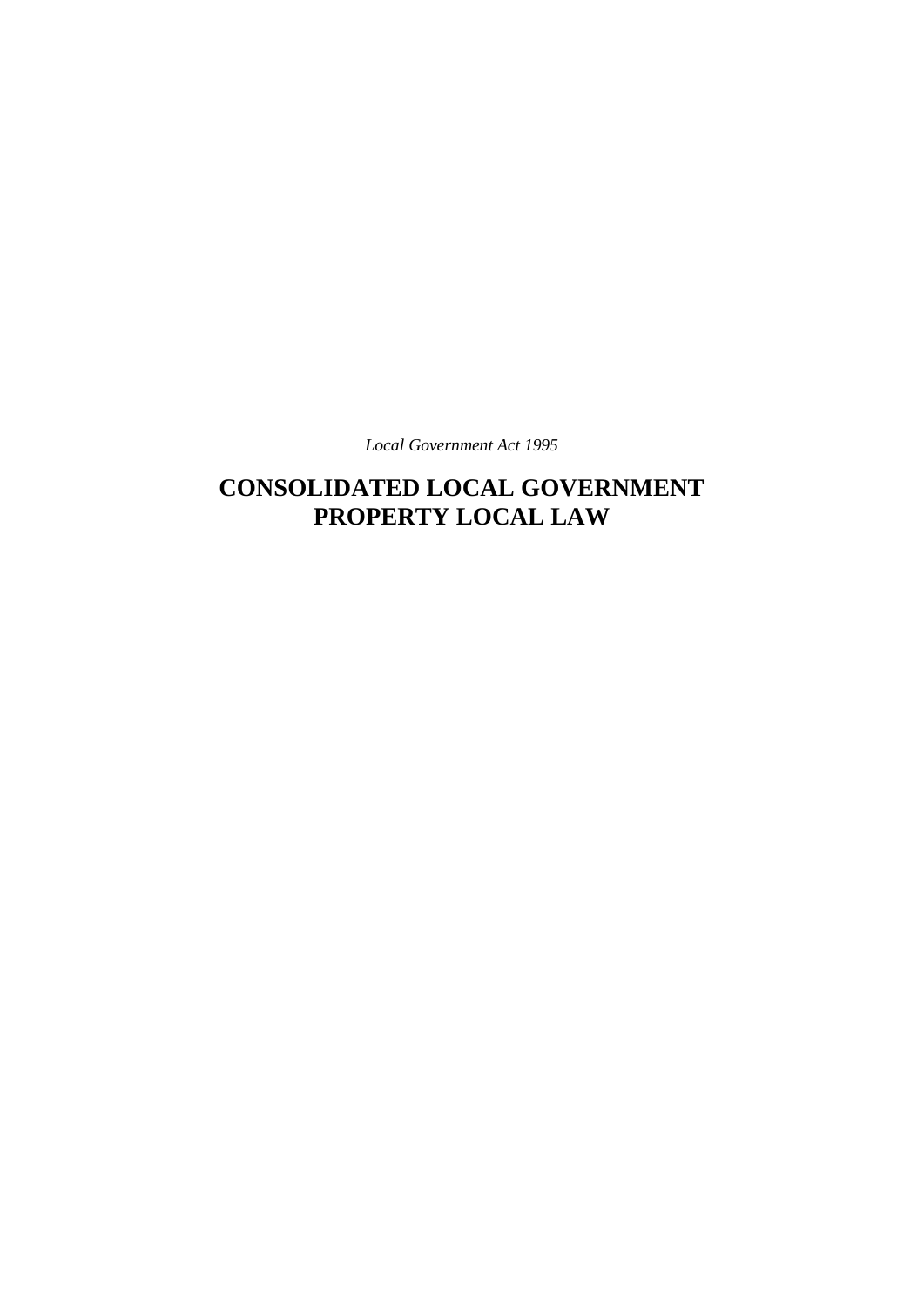# **LOCAL GOVERNMENT ACT 1995**

# SHIRE OF DALWALLINU

# **LOCAL GOVERNMENT PROPERTY LOCAL LAW**

# **PART 1 - PRELIMINARY**

- 1.1 Citation
- 1.2 Definitions
- 1.3 Interpretation
- 1.4 Application

# **PART 2 - DETERMINATIONS IN RESPECT OF LOCAL GOVERNMENT PROPERTY**

*Division 1 - Determinations*

- 2.1 Determinations as to use of local government property<br>2.2 Procedure for making a determination
- Procedure for making a determination
- 2.3 Discretion to erect sign
- 2.4 Determination to be complied with
- 2.5 Register of determinations
- 2.6 Amendment or revocation of a determination

*Division 2 - Activities which may be pursued or prohibited under a determination*

- 2.7 Activities which may be pursued on specified local government property
- 2.8 Activities which may be prohibited on specified local government property

# *Division 3 - Transitional*

2.9 Signs taken to be determinations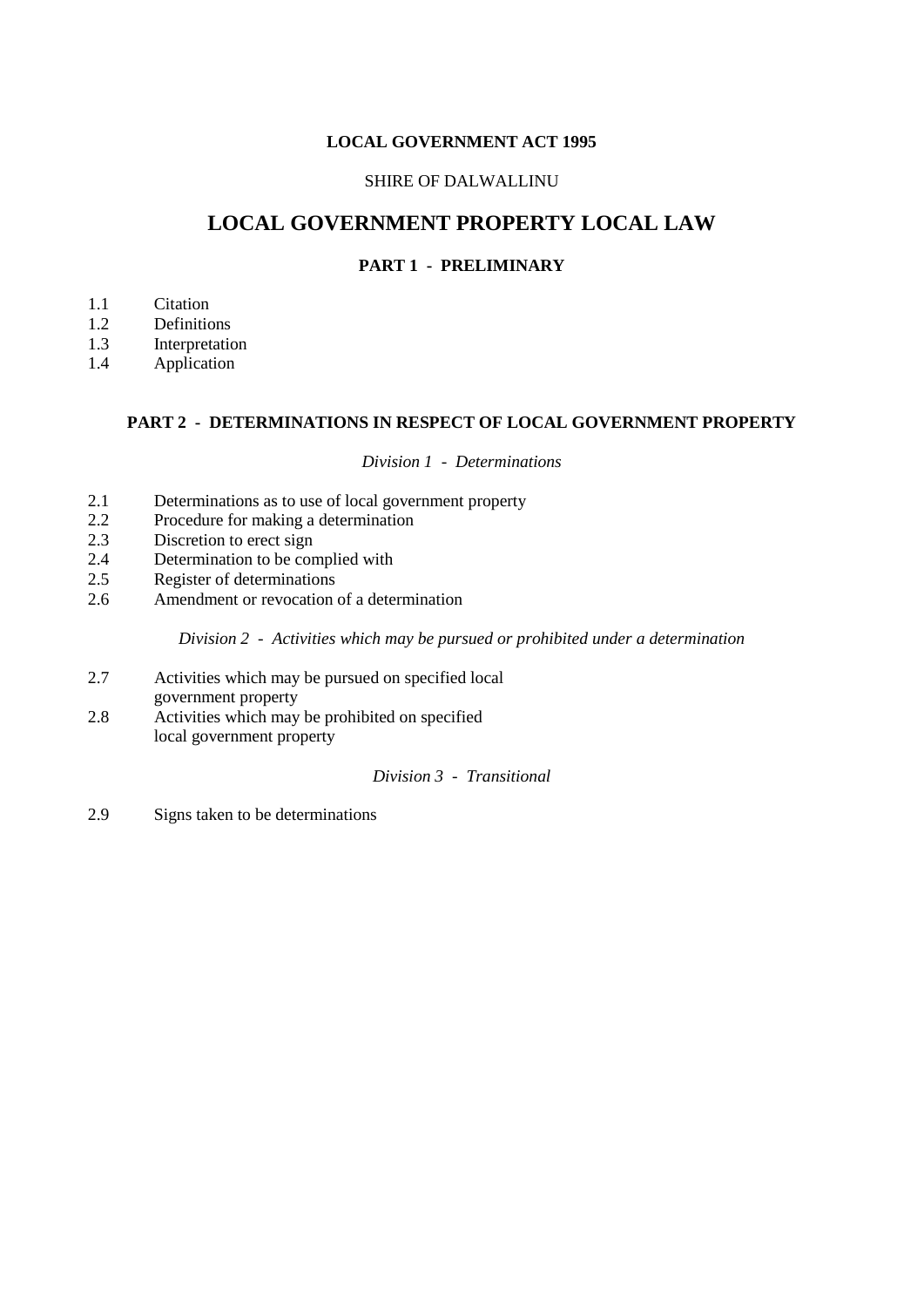# **PART 3 - PERMITS**

*Division 1 - Preliminary*

3.1 Application of Part

*Division 2 - Applying for a permit*

- 3.2 Application for permit
- 3.3 Decision on application for permit

*Division 3 - Conditions*

- 3.4 Conditions which may be imposed on a permit<br>3.5 Imposing conditions under a policy
- Imposing conditions under a policy
- 3.6 Compliance with and variation of conditions

#### *Division 4 - General*

- 3.7 Agreement for building
- 3.8 Duration of permit
- 3.9 Renewal of permit
- 3.10 Transfer of permit
- 3.11 Production of permit
- 3.12 Cancellation of permit

#### *Division 5 - When a permit is required*

- 3.13 Activities needing a permit
- 3.14 Permit required to camp outside a facility
- 3.15 Permit required for possession and consumption of liquor

*Division 6 - Responsibilities of permit holder*

3.16 Responsibilities of permit holder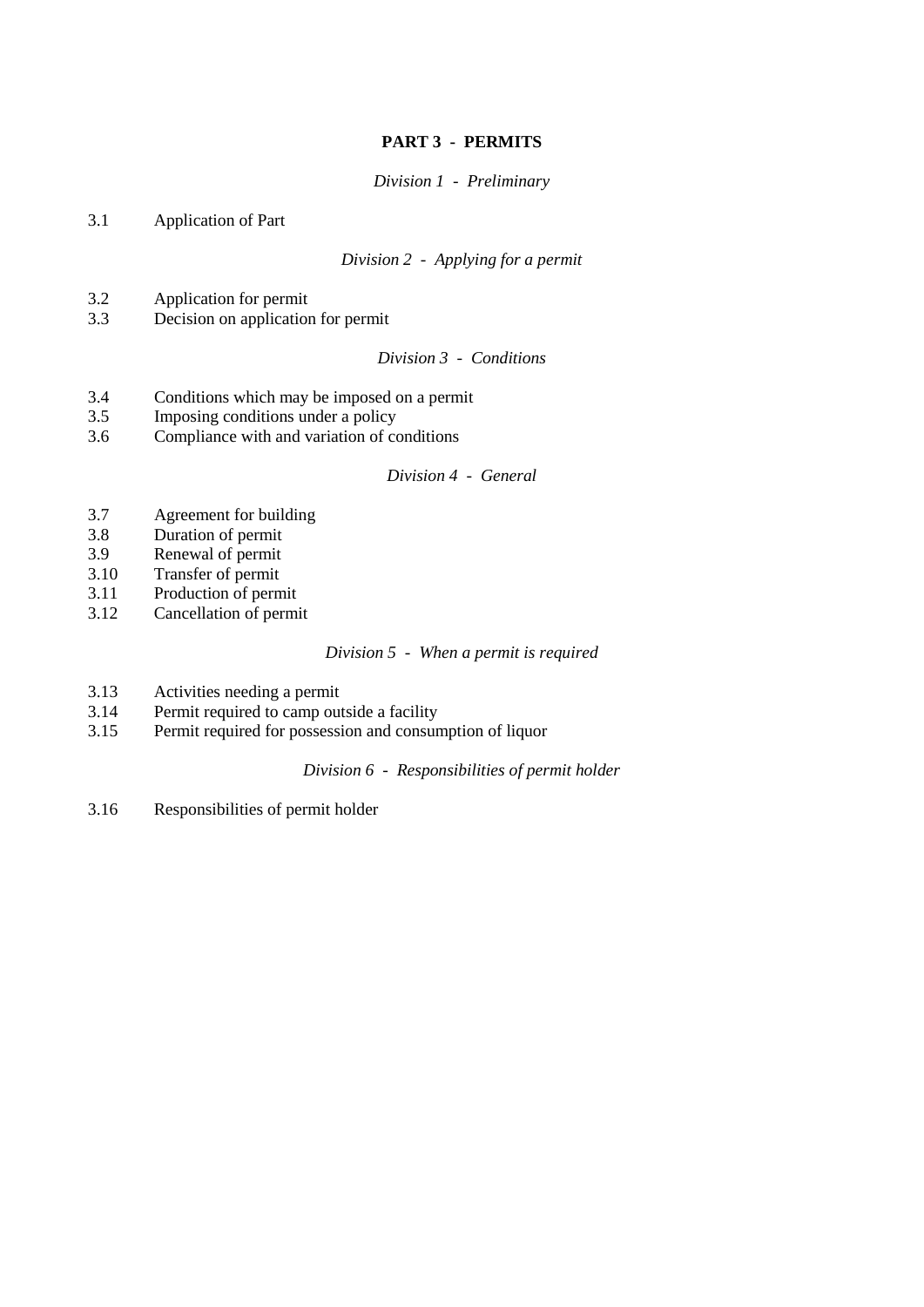# **PART 4 - BEHAVIOUR ON ALL LOCAL GOVERNMENT PROPERTY**

*Division 1 - Behaviour on and interference with local government property*

- 4.1 Behaviour which interferes with others
- 4.2 Behaviour detrimental to property
- 4.3 Taking or injuring any fauna
- 4.4 Intoxicated persons not to enter local government property
- 4.5 No prohibited drugs

*Division 2 - Signs*

4.6 Signs

# **PART 5 - MATTERS RELATING TO PARTICULAR LOCAL GOVERNMENT PROPERTY**

*Division 1 - Swimming pool areas*

5.1 When entry must be refused

*Division 2 - Fenced or closed property*

5.2 No entry to fenced or closed local government property

*Division 3 - Toilet blocks and change rooms*

5.3 Only specified gender to use entry of toilet block or change room

*Division 4 - Aerodrome (airport)*

5.4 Access of animals restricted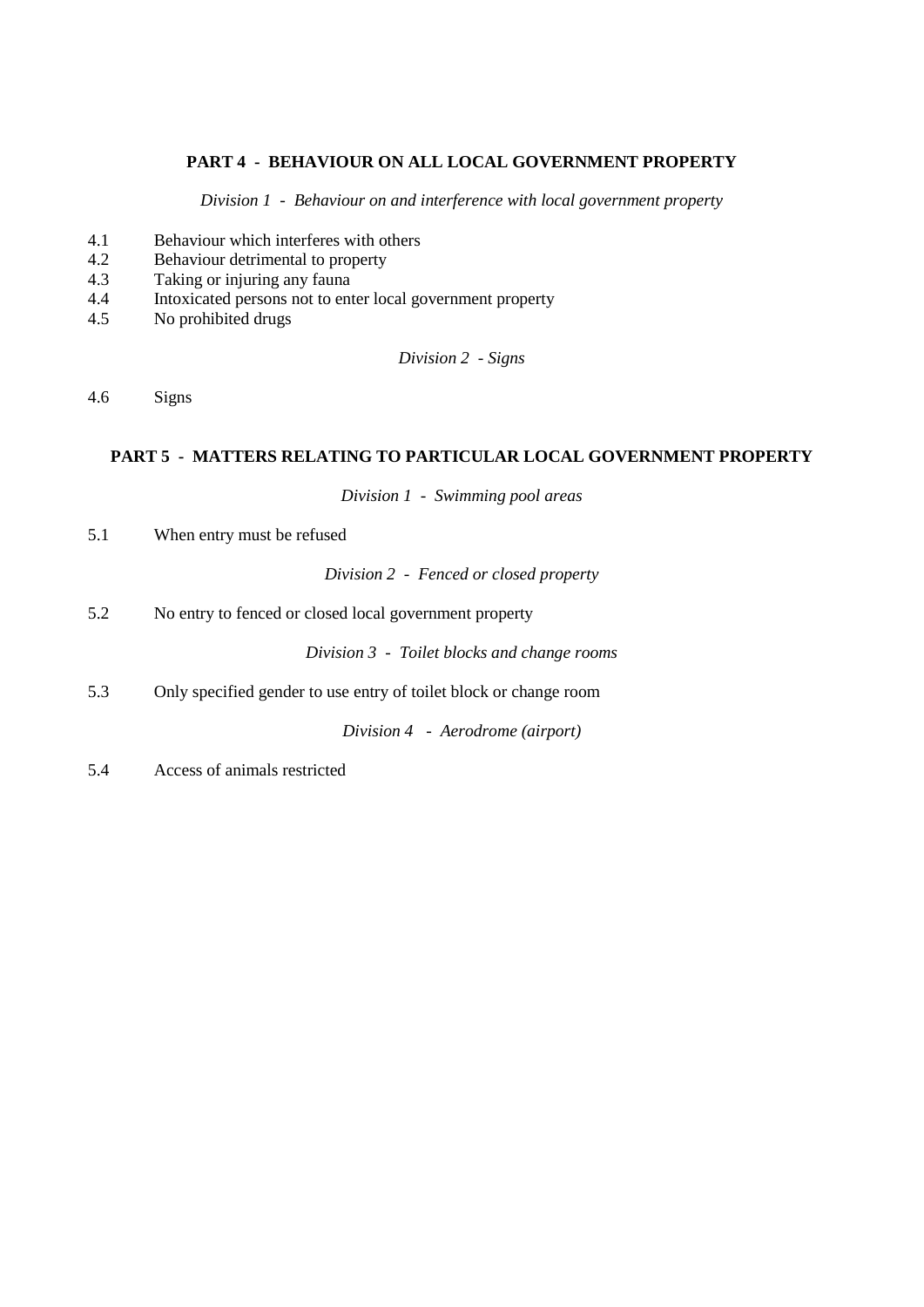# **PART 6 - FEES FOR ENTRY ON TO LOCAL GOVERNMENT PROPERTY**

6.1 No unauthorized entry to function

# **PART 7 - OBJECTIONS AND APPEALS**

7.1 Application of Division 1, Part 7 of the Act

# **PART 8 - MISCELLANEOUS**

- 8.1 Authorised person to be obeyed
- 8.2 Persons may be directed to leave local government property<br>8.3 Disposal of lost property
- Disposal of lost property
- 8.4 Liability for damage to local government property

# **PART 9 - ENFORCEMENT**

*Division 1 - Notices given under this local law*

- 9.1 Offence to fail to comply with notice
- 9.2 Local government may undertake requirements of notice

*Division 2 - Offences and penalties*

*Subdivision 1 - General*

9.3 Offences and general penalty

*Subdivision 2 - Infringement notices and modified penalties*

- 9.4 Prescribed offences
- 9.5 Form of notices

*Division 3 – Evidence in legal proceedings*

9.6 Evidence of a determination

# **SCHEDULE 1 - PRESCRIBED OFFENCES**

# **SCHEDULE 2 - DETERMINATIONS**

- Part 1 Preliminary
- Part 2 Dog Exercise Area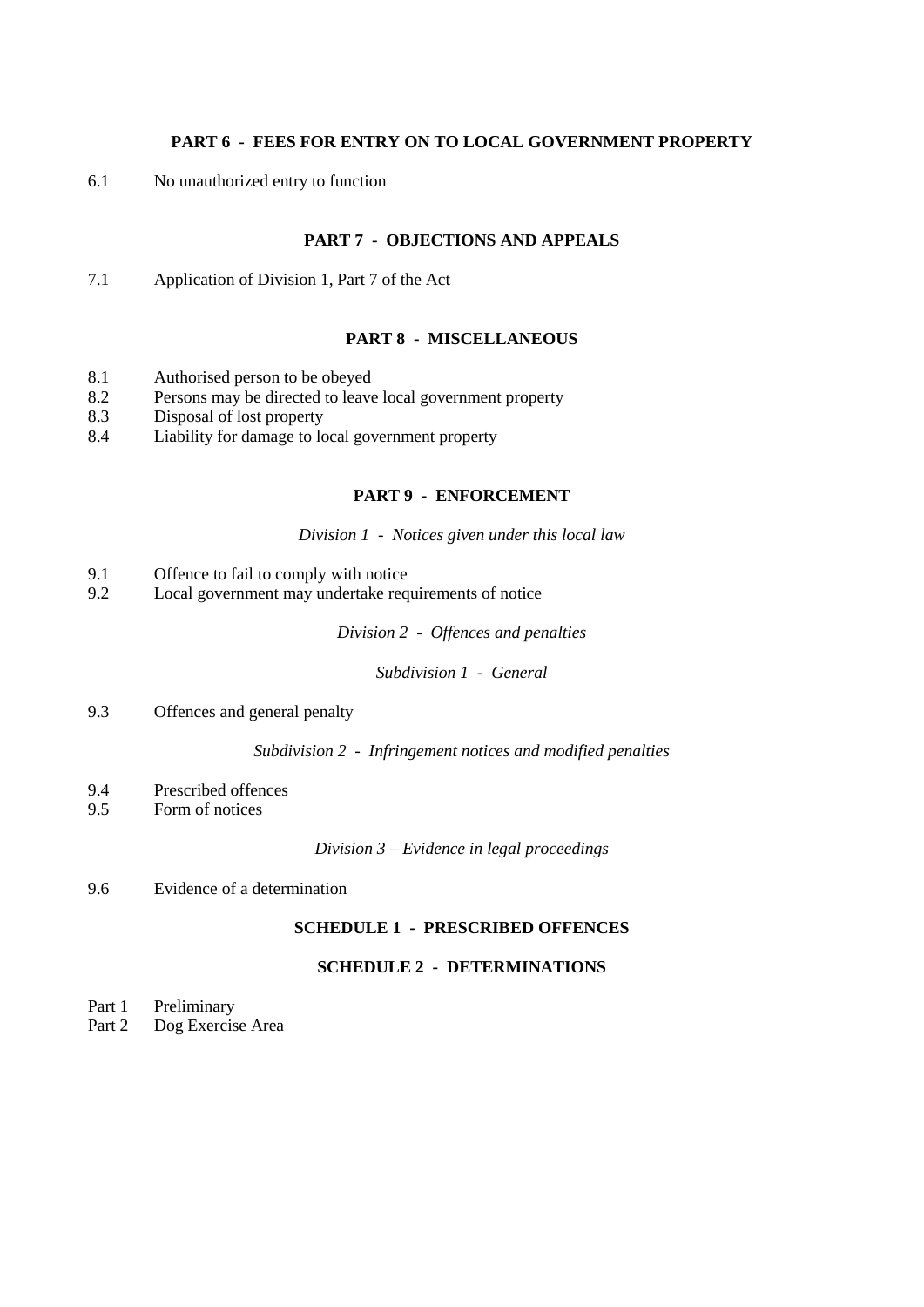### **LOCAL GOVERNMENT ACT 1995**

#### SHIRE OF DALWALLINU

# **LOCAL GOVERNMENT PROPERTY LOCAL LAW**

Under the powers conferred by the *Local Government Act 1995* and under all other powers enabling it, the Council of the Shire of Dalwallinu resolved on 21<sup>st</sup> September 1999 to make the following local law.

#### **PART 1 - PRELIMINARY**

# **Citation**

1.1 This local law may be cited as the Shire of Dalwallinu Local Government Property Local Law.

# **Definitions**

1.2 In this local law unless the context otherwise requires -

**"Act"** means the *Local Government Act 1995*;

**"applicant"** means a person who applies for a permit under clause 3.2;

- **"authorized person"** means a person authorized by the local government under section 9.10 of the Act to perform any of the functions of an authorized person under this local law;
- **"boat"** means any ship, vessel or structure capable of being used in navigation by water, however propelled or moved, and includes a jet ski;

**"building"** means any building which is local government property and includes a –

- (a) hall or room;
- (b) corridor, stairway or annexe of any hall or room; and
- (c) jetty;

**"CEO"** means the chief executive officer of the local government;

**"commencement day"** means the day on which this local law comes into operation;

**"Council"** means the council of the local government;

- **"date of publication"** means, where local public notice is required to be given of a matter under this local law, the date on which notice of the matter is published in a newspaper circulating generally throughout the district;
- **"determination"** means a determination made under clause 2.1;

**"district"** means the district of the local government;

**"function"** means an event or activity characterised by all or any of the following –

(a) formal organisation and preparation;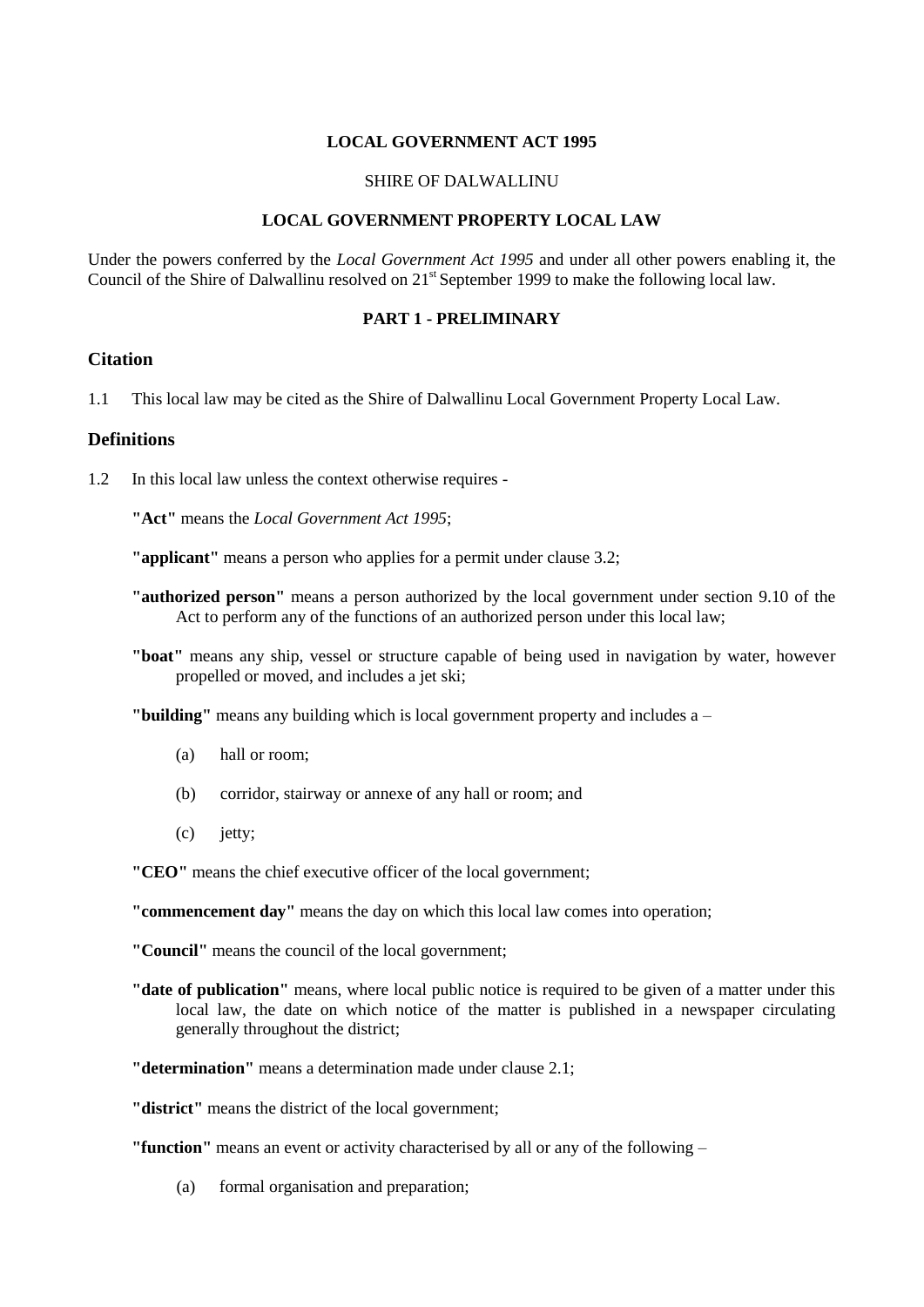- (b) its occurrence is generally advertised or notified in writing to particular persons;
- (c) organisation by or on behalf of a club;
- (d) payment of a fee to attend it; and
- (e) systematic recurrence in relation to the day, time and place;

**"liquor"** has the same meaning as is given to it in section 3 of the *Liquor Control Act 1988*;

**"local government"** means the Shire of Dalwallinu;

**"local government property"** means anything except a thoroughfare –

- (a) which belongs to the local government;
- (b) of which the local government is the management body under the *Land Administration Act* 1997; or
- (c) which is an 'otherwise unvested facility' within section 3.53 of the Act;
- **"Manager"** means the person for the time being employed by the local government to control and manage a pool area or other facility which is local government property and includes the person's assistant or deputy;
- **"permit"** means a permit issued under this local law;
- **"permit holder"** means a person who holds a valid permit;
- **"person"** does not include the local government;
- **"pool area"** means any swimming and wading pools and spas and all buildings, structures, fittings, fixtures, machinery, chattels, furniture and equipment forming part of or used in connection with such swimming and wading pools and spas which are local government property;
- **"Regulations"** means the *Local Government (Functions and General) Regulations 1996*;
- **"sign"** includes a notice, flag, mark, structure or device approved by the local government on which may be shown words, numbers, expressions or symbols;
- **"trading"** means the selling or hiring, or the offering for sale or hire of goods or services, and includes displaying goods for the purpose of –
	- (a) offering them for sale or hire;
	- (b) inviting offers for their sale or hire;
	- (c) soliciting orders for them; or
	- (d) carrying out any other transaction in relation to them; and

**"vehicle"** includes –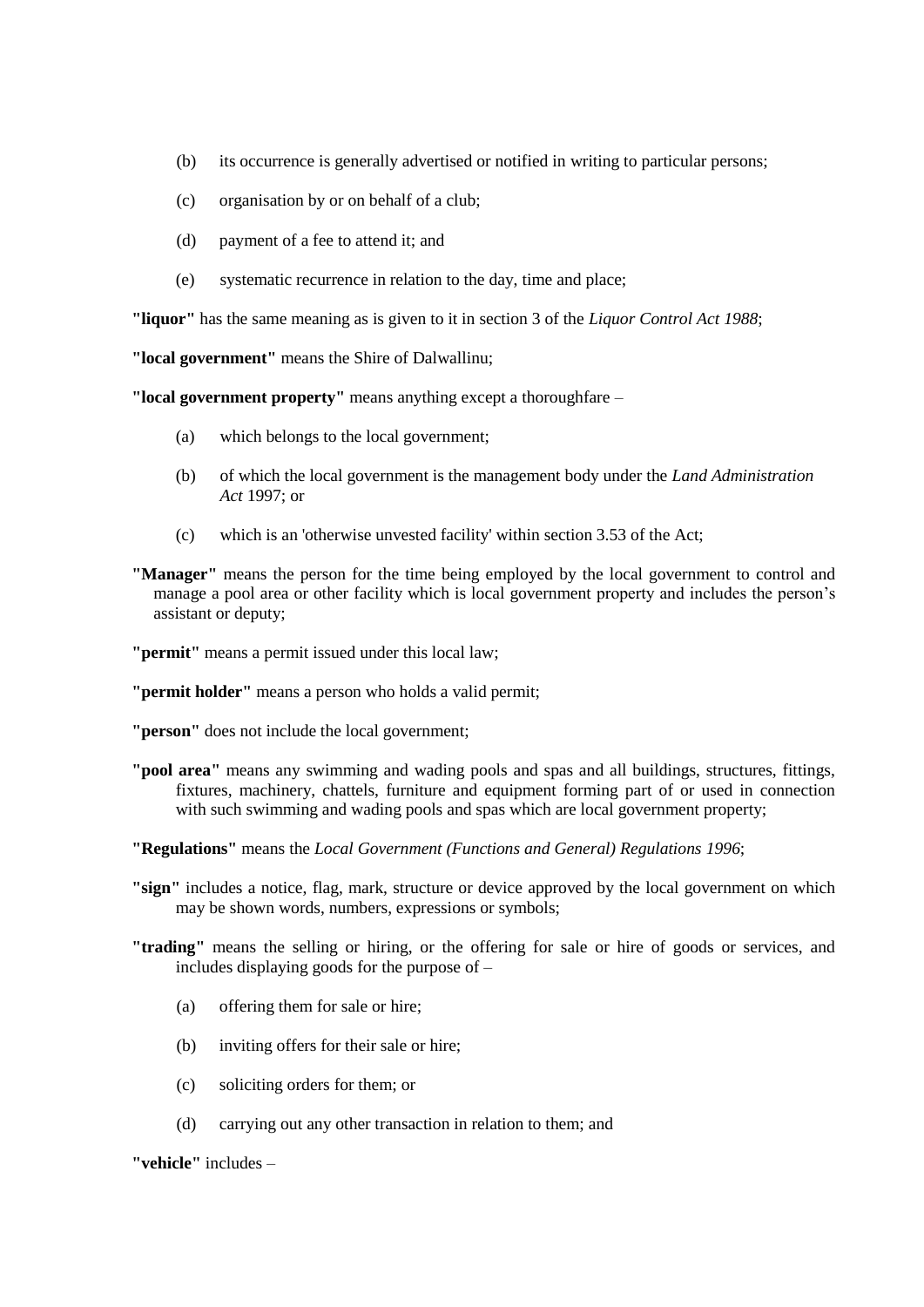- (a) every conveyance and every object capable of being propelled or drawn on wheels, tracks or otherwise; and
- (b) an animal being ridden or driven,

but excludes –

- (c) a wheel-chair or any device designed for use, by a physically impaired person on a footpath;
- (d) a pram, a stroller or a similar device; and
- (e) a boat.

# **Interpretation**

1.3 In this local law unless the context otherwise requires a reference to local government property includes a reference to any part of that local government property.

# **Application**

1.4 (1) This local law applies throughout the district and in the sea adjoining the district for a distance of 200 metres seawards from the low water mark at ordinary spring tides.

- (2) Notwithstanding anything to the contrary in this local law, the local government may
	- (a) hire local government property to any person; or
	- (b) enter into an agreement with any person regarding the use of any local government property.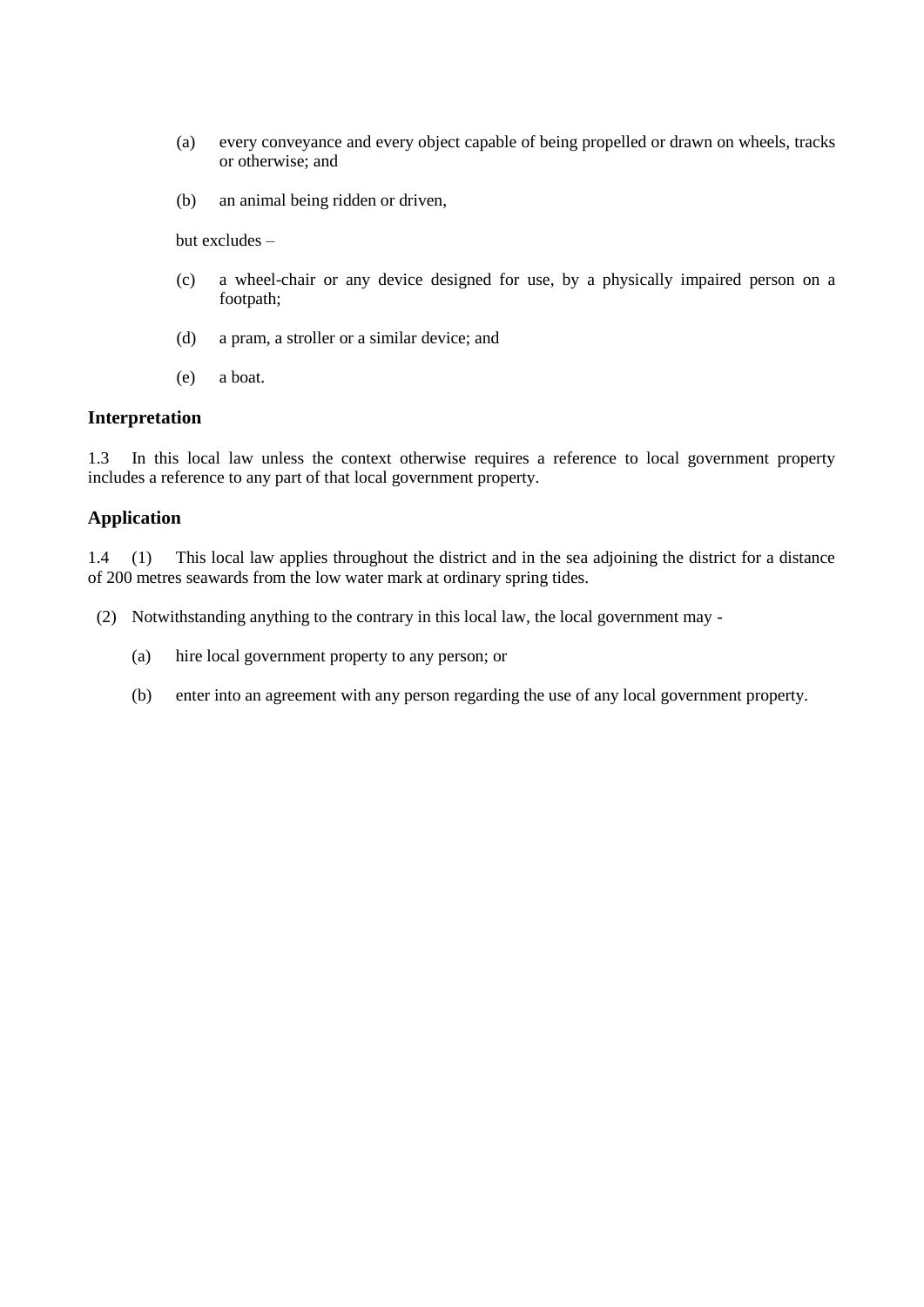# **PART 2 - DETERMINATIONS IN RESPECT OF LOCAL GOVERNMENT PROPERTY**

#### *Division 1 - Determinations*

#### **Determinations as to use of local government property**

- 2.1 (1) The local government may make a determination in accordance with clause 2.2
	- (a) setting aside specified local government property for the pursuit of all or any of the activities referred to in clause 2.7;
	- (b) prohibiting a person from pursuing all or any of the activities referred to in clause 2.8 on specified local government property;
	- (c) as to the matters in clauses 2.7(2) and 2.8(2); and
	- (d) as to any matter ancillary or necessary to give effect to a determination.
- (2) The determinations in Schedule 2
	- (a) are to be taken to have been made in accordance with clause 2.2;
	- (b) may be amended or revoked in accordance with clause 2.6; and
	- (c) have effect on the commencement day.

#### **Procedure for making a determination**

2.2 (1) The local government is to give local public notice of its intention to make a determination.

(2) The local public notice referred to in subclause (1) is to state that –

- (a) the local government intends to make a determination, the purpose and effect of which is summarised in the notice;
- (b) a copy of the proposed determination may be inspected and obtained from the offices of the local government; and
- (c) submissions in writing about the proposed determination may be lodged with the local government within 21 days after the date of publication.
- (3) If no submissions are received in accordance with subclause (2)(c), the Council is to decide to
	- (a) give local public notice that the proposed determination has effect as a determination on and from the date of publication;
	- (b) amend the proposed determination, in which case subclause (5) will apply; or
	- (c) not continue with the proposed determination.
- (4) If submissions are received in accordance with subclause (2)(c) the Council is to
	- (a) consider those submissions; and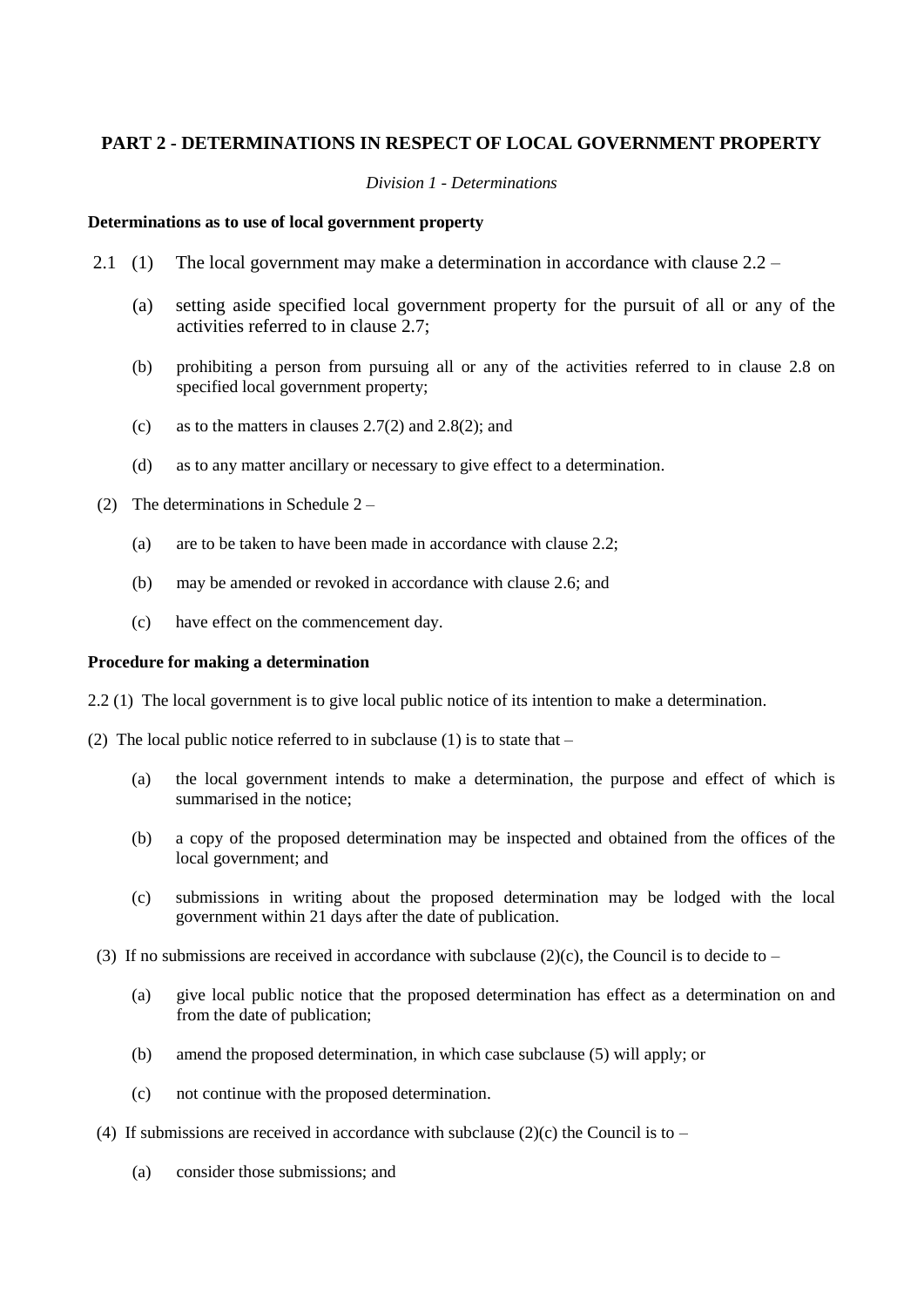- (b) decide
	- (i) whether or not to amend the proposed determination; or
	- (ii) not to continue with the proposed determination.
- (5) If the Council decides to amend the proposed determination, it is to give local public notice
	- (a) of the effect of the amendments; and
	- (b) that the proposed determination has effect as a determination on and from the date of publication.

 (6) If the Council decides not to amend the proposed determination, it is to give local public notice that the proposed determination has effect as a determination on and from the date of publication.

 (7) A proposed determination is to have effect as a determination on and from the date of publication of the local public notice referred to in subclauses (3), (5) and (6).

(8) A decision under subclause (3) or (4) is not to be delegated by the Council.

#### **Discretion to erect sign**

2.3 The local government may erect a sign on local government property to give notice of the effect of a determination which applies to that property.

#### **Determination to be complied with**

2.4 A person shall comply with a determination.

#### **Register of determinations**

2.5 (1) The local government is to keep a register of determinations made under clause 2.1, and of any amendments to or revocations of determinations made under clause 2.6.

(2) Sections 5.94 and 5.95 of the Act are to apply to the register referred to in subclause (1) and for that purpose the register is to be taken to be information within section  $5.94(u)(i)$  of the Act.

#### **Amendment or revocation of a determination**

2.6 (1) The Council may amend or revoke a determination.

(2) The provisions of clause 2.2 are to apply to an amendment of a determination as if the amendment were a proposed determination.

(3) If the Council revokes a determination it is to give local public notice of the revocation and the determination is to cease to have effect on the date of publication.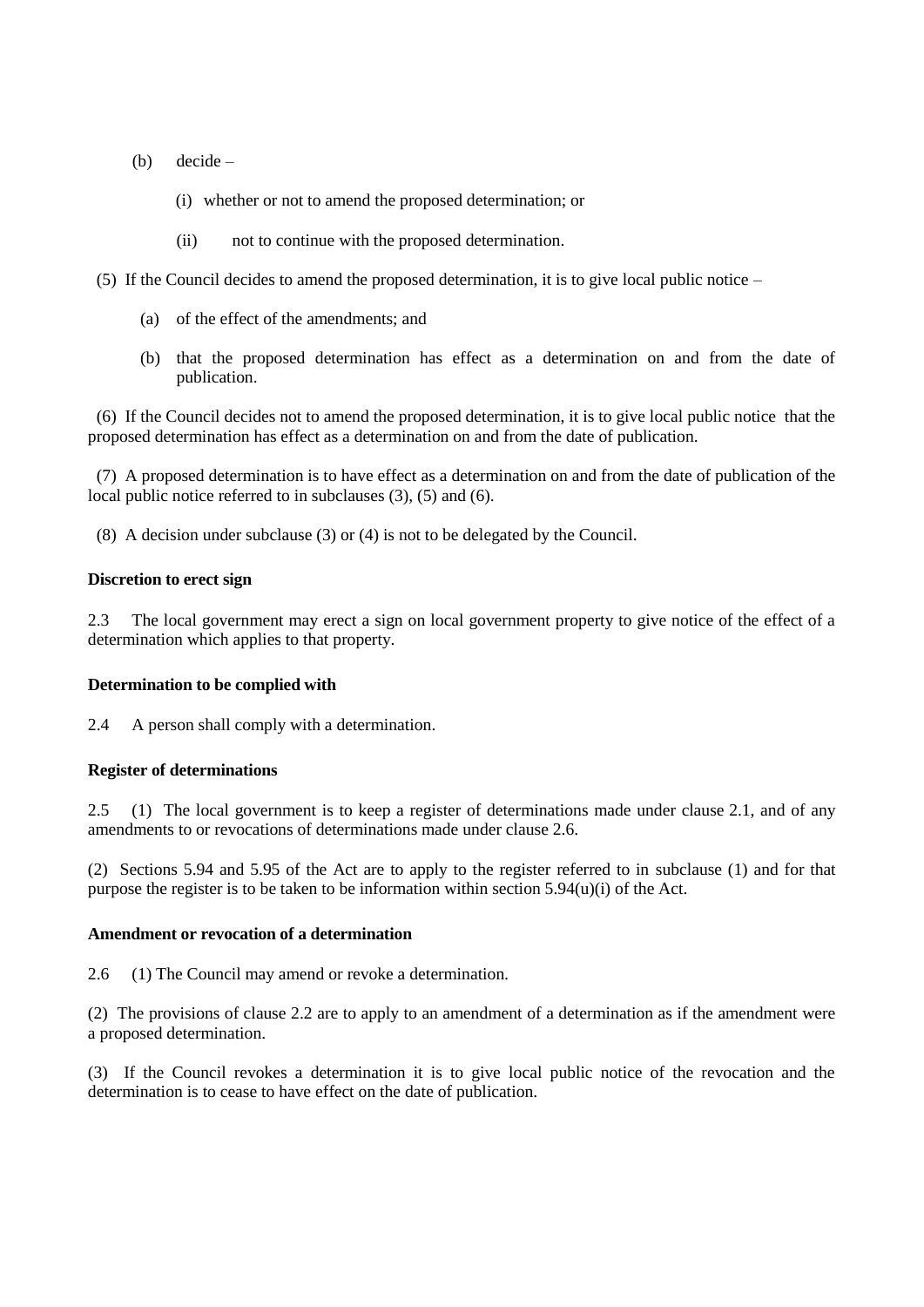#### *Division 2 - Activities which may be pursued or prohibited under a determination*

#### **Activities which may be pursued on specified local government property**

2.7 (1) A determination may provide that specified local government property is set aside as an area on which a person may –

- (a) bring, ride or drive an animal;
- (b) take, ride or drive a vehicle, or a particular class of vehicle;
- (c) fly or use a motorised model aeroplane;
- (d) use a children's playground provided that the person is under an age specified in the determination, but the determination is not to apply to a person having the charge of a person under the specified age;
- (e) launch, beach or leave a boat;
- (f) take or use a boat, or a particular class of boat;
- (g) deposit refuse, rubbish or liquid waste, whether or not of particular classes, and whether or not in specified areas of that local government property;
- (h) play or practice
	- (i) golf or archery;
	- (ii) pistol or rifle shooting, but subject to the compliance of that person with the *Firearms Act 1973*; or
	- (iii) a similar activity, specified in the determination, involving the use of a projectile which, in the opinion of the local government may cause injury or damage to a person or property;
- (i) ride a bicycle, a skateboard, rollerblades, a sandboard or a similar device; and
- (j) wear no clothing.

(2) A determination may specify the extent to which and the manner in which an activity referred to in subclause (1) may be pursued and in particular –

- (a) the days and times during which the activity may be pursued;
- (b) that an activity may be pursued on a class of local government property, specified local government property or all local government property;
- (c) that an activity is to be taken to be prohibited on all local government property other than that specified in the determination;
- (d) may limit the activity to a class of vehicles, boats, equipment or things, or may extend it to all vehicles, boats, equipment or things;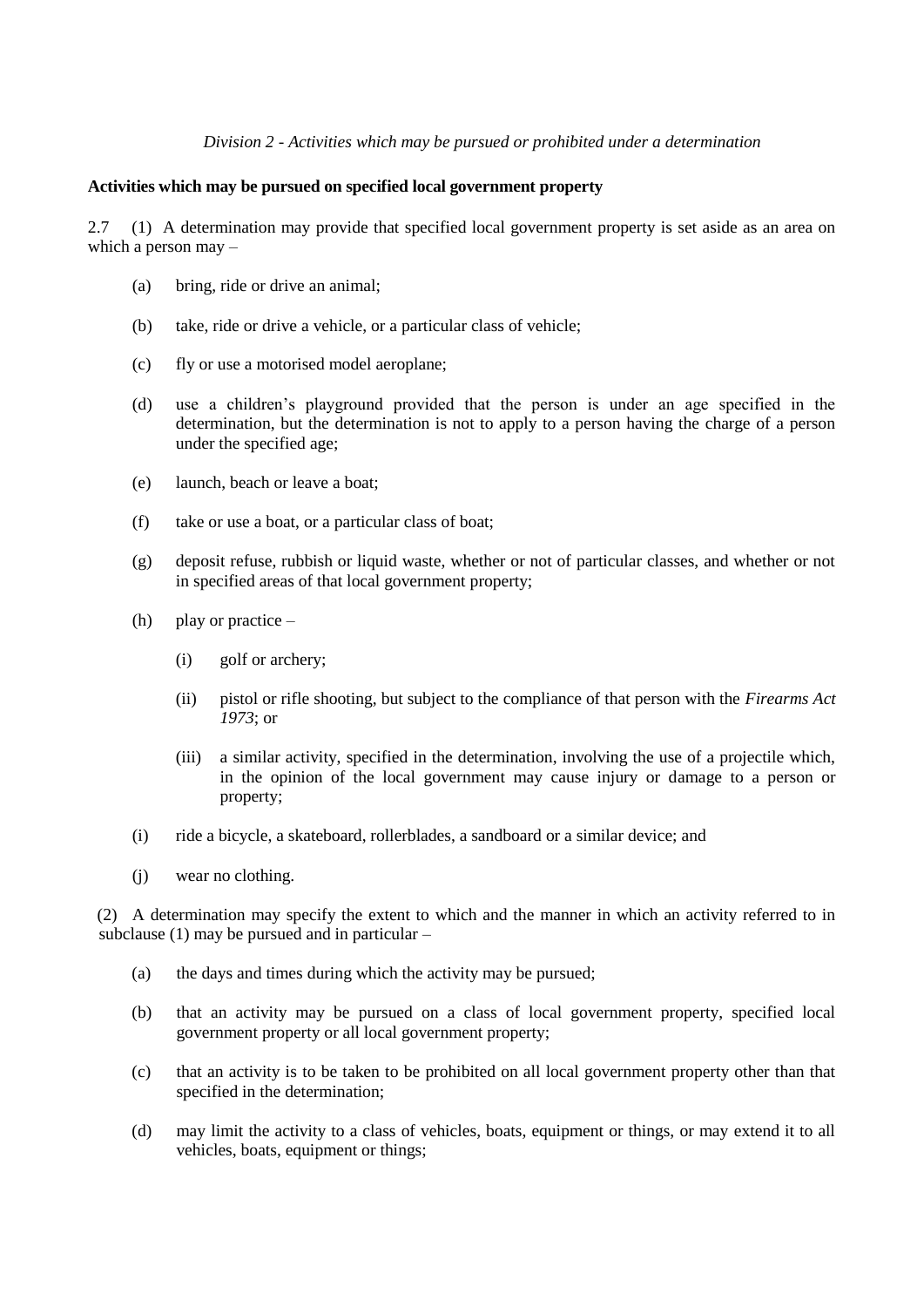- (e) may specify that the activity can be pursued by a class of persons or all persons; and
- (f) may distinguish between different classes of the activity.

# **Activities which may be prohibited on specified local government property**

2.8 (1) A determination may provide that a person is prohibited from pursuing all or any of the following activities on specified local government property -

- (a) smoking on premises;
- (b) riding a bicycle, a skateboard, rollerblades, a sandboard or a similar device;
- (c) taking, riding or driving a vehicle on the property or a particular class of vehicle;
- (d) riding or driving a vehicle of a particular class or any vehicle above a specified speed;
- (e) taking or using a boat, or a particular class of boat;
- (f) the playing or practice of
	- (i) golf, archery, pistol shooting or rifle shooting; or
	- (ii) a similar activity, specified in the determination, involving the use of a projectile which, in the opinion of the local government may cause injury or damage to a person or property;
- (g) the playing or practice of any ball game which may cause detriment to the property or any fauna on the property; and
- (h) the traversing of sand dunes or land which in the opinion of the local government has environmental value warranting such protection, either absolutely or except by paths provided for that purpose.

(2) A determination may specify the extent to which and the manner in which a person is prohibited from pursuing an activity referred to in subclause (1) and, in particular –

- (a) the days and times during which the activity is prohibited;
- (b) that an activity is prohibited on a class of local government property, specified local government property or all local government property;
- (c) that an activity is prohibited in respect of a class of vehicles, boats, equipment or things, or all vehicles, boats, equipment or things;
- (d) that an activity is prohibited in respect of a class of persons or all persons; and
- (e) may distinguish between different classes of the activity.
- (3) In this clause
	- **"premises"** means a building, stadium or similar structure which is local government property, but not an open space such as a park or a playing field.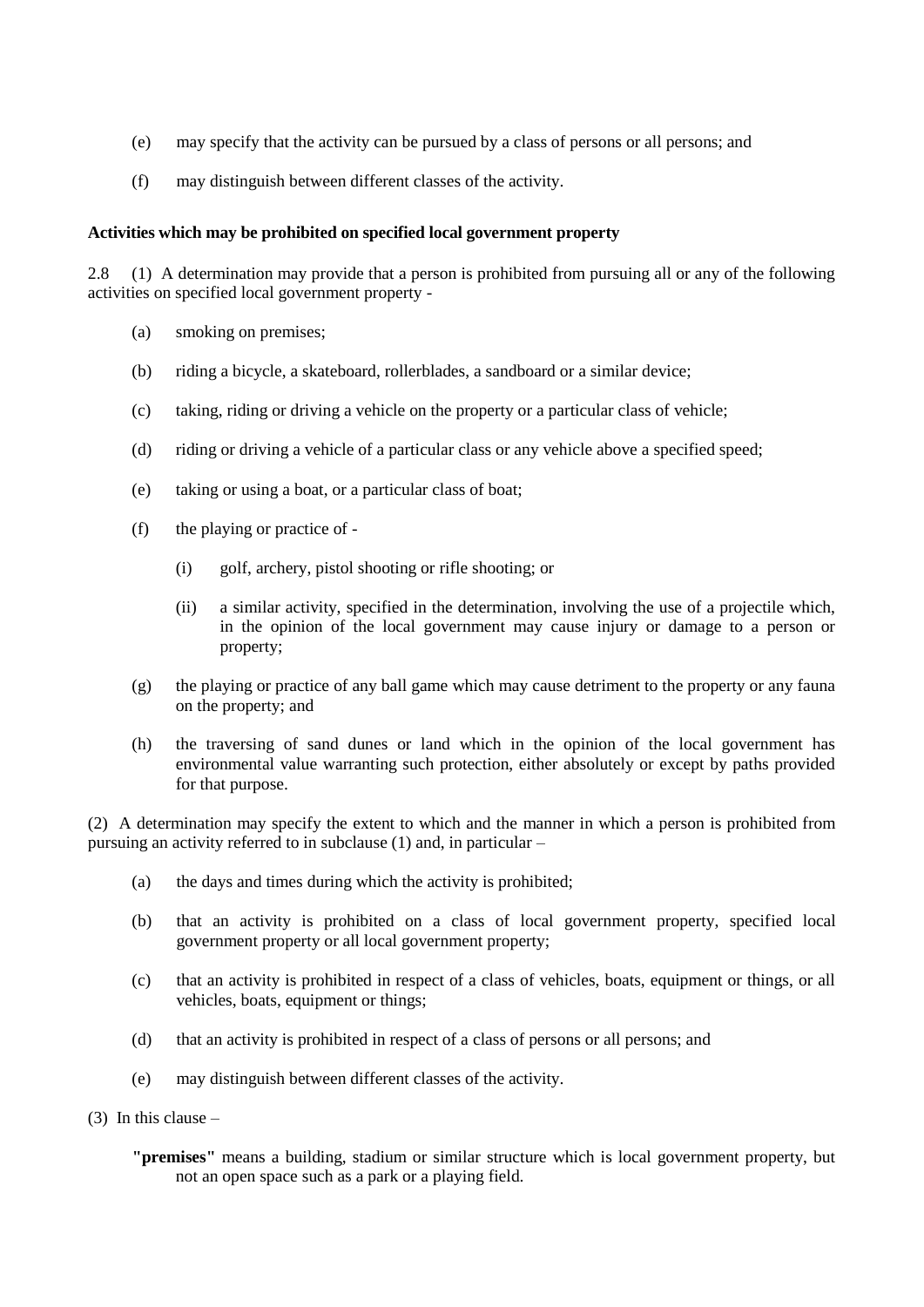# *Division 3 - Transitional*

#### **Signs taken to be determinations**

2.9 (1) Where a sign erected on local government property has been erected under a local law of the local government repealed by this local law, then it is to be taken to be and have effect as a determination on and from the commencement day, except to the extent that the sign is inconsistent with any provision of this local law or any determination made under clause 2.1.

(2) Clause 2.5 does not apply to a sign referred to in subclause (1).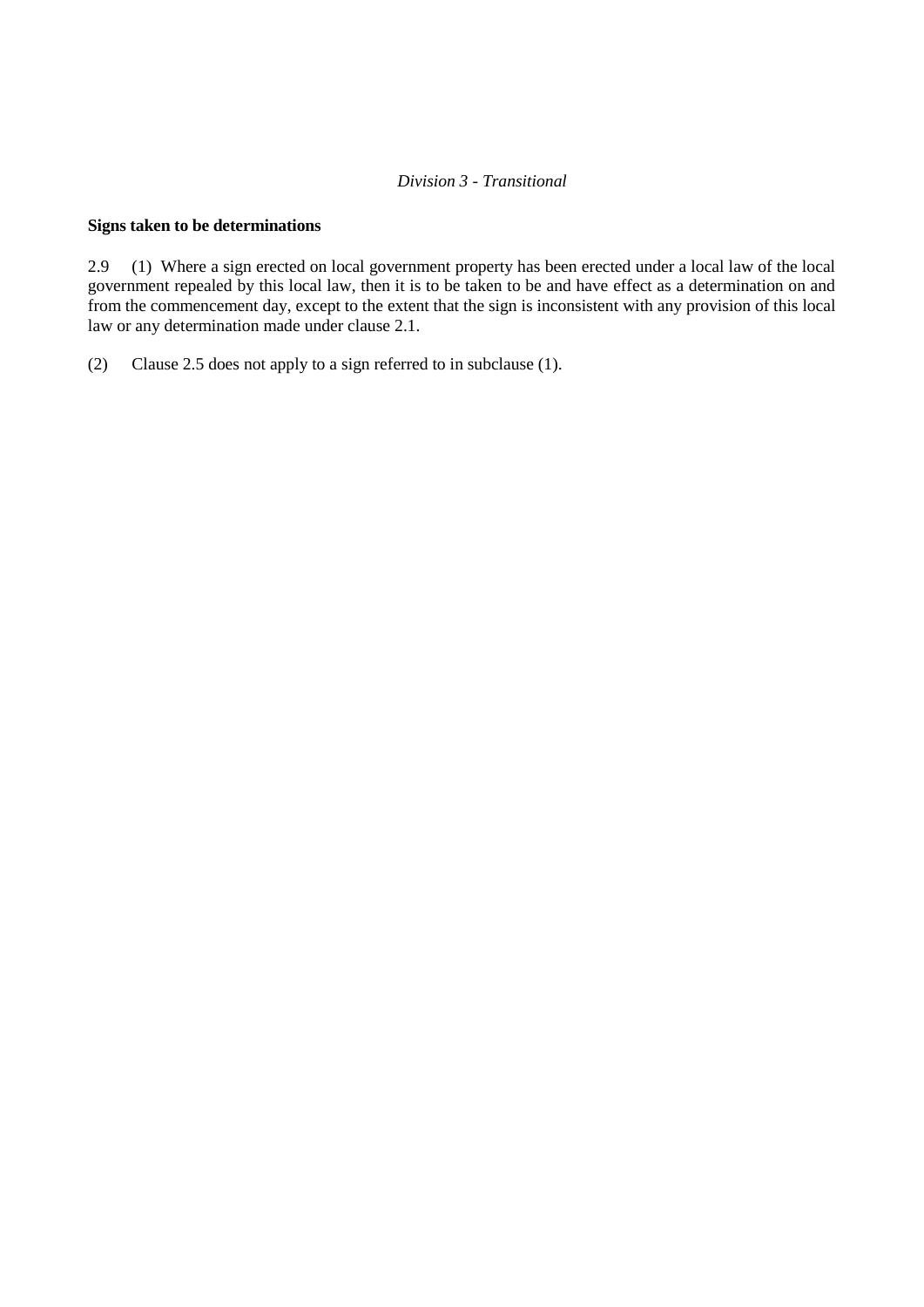# **PART 3 - PERMITS**

# *Division 1 - Preliminary*

# **Application of Part**

3.1 This Part does not apply to a person who uses or occupies local government property under a written agreement with the local government to do so.

# *Division 2 - Applying for a permit*

# **Application for permit**

3.2 (1) Where a person is required to obtain a permit under this local law, that person shall apply for the permit in accordance with subclause (2).

(2) An application for a permit under this local law shall -

- (a) be in the form determined by the local government;
- (b) be signed by the applicant;
- (c) provide the information required by the form; and
- (d) be forwarded to the CEO together with any fee imposed and determined by the local government under and in accordance with sections 6.16 to 6.19 of the Act.

(3) The local government may require an applicant to provide additional information reasonably related to an application before determining an application for a permit.

(4) The local government may require an applicant to give local public notice of the application for a permit.

(5) The local government may refuse to consider an application for a permit which is not in accordance with subclause (2).

# **Decision on application for permit**

3.3 (1) The local government may –

- (a) approve an application for a permit unconditionally or subject to any conditions; or
- (b) refuse to approve an application for a permit.

(2) If the local government approves an application for a permit, it is to issue to the applicant, a permit in the form determined by the local government.

(3) If the local government refuses to approve an application for a permit, it is to give written notice of that refusal to the applicant.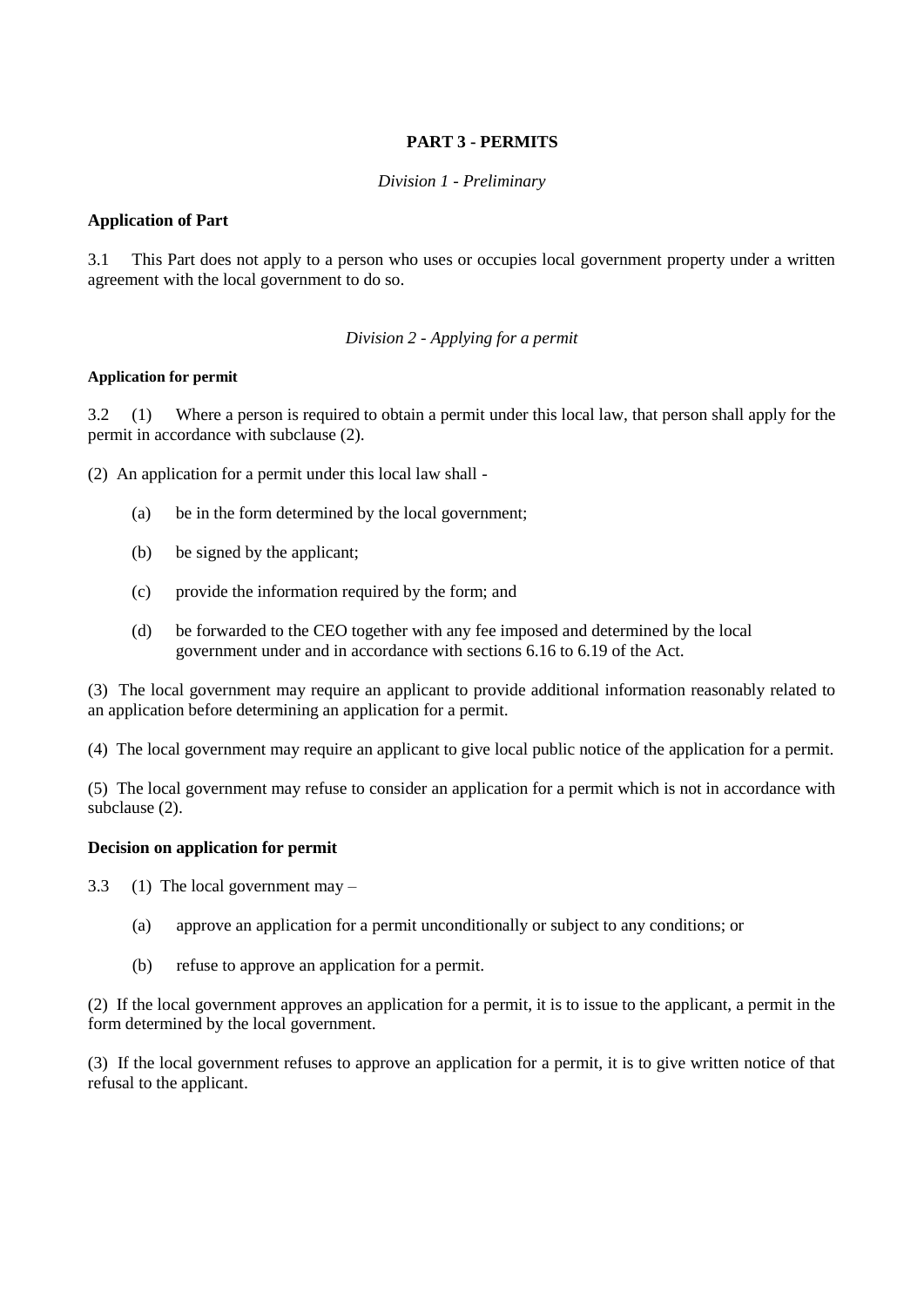#### *Division 3 - Conditions*

#### **Conditions which may be imposed on a permit**

3.4 (1) Without limiting the generality of clause  $3.3(1)(a)$ , the local government may approve an application for a permit subject to conditions relating to -

- (a) the payment of a fee;
- (b) compliance with a standard or a policy of the local government adopted by the local government;
- (c) the duration and commencement of the permit;
- (d) the commencement of the permit being contingent on the happening of an event;
- (e) the rectification, remedying or restoration of a situation or circumstance reasonably related to the application;
- (f) the approval of another application for a permit which may be required by the local government under any written law;
- (g) the area of the district to which the permit applies;
- (h) where a permit is issued for an activity which will or may cause damage to local government property, the payment of a deposit or bond against such damage; and
- (i) the obtaining of public risk insurance in an amount and on terms reasonably required by the local government.

(2) Without limiting clause 3.3(1)(a) and subclause (1), the following paragraphs indicate the type and content of the conditions on which a permit to hire local government property may be issued –

- (a) when fees and charges are to be paid;
- (b) payment of a bond against possible damage or cleaning expenses or both;
- (c) restrictions on the erection of material or external decorations;
- (d) rules about the use of furniture, plant and effects;
- (e) limitations on the number of persons who may attend any function in or on local government property;
- (f) the duration of the hire;
- (g) the right of the local government to cancel a booking during the course of an annual or seasonal booking, if the local government sees fit;
- (h) a prohibition on the sale, supply or consumption of liquor unless a liquor licence is first obtained for that purpose under the *Liquor Control Act 1988*;
- (i) whether or not the hire is for the exclusive use of the local government property;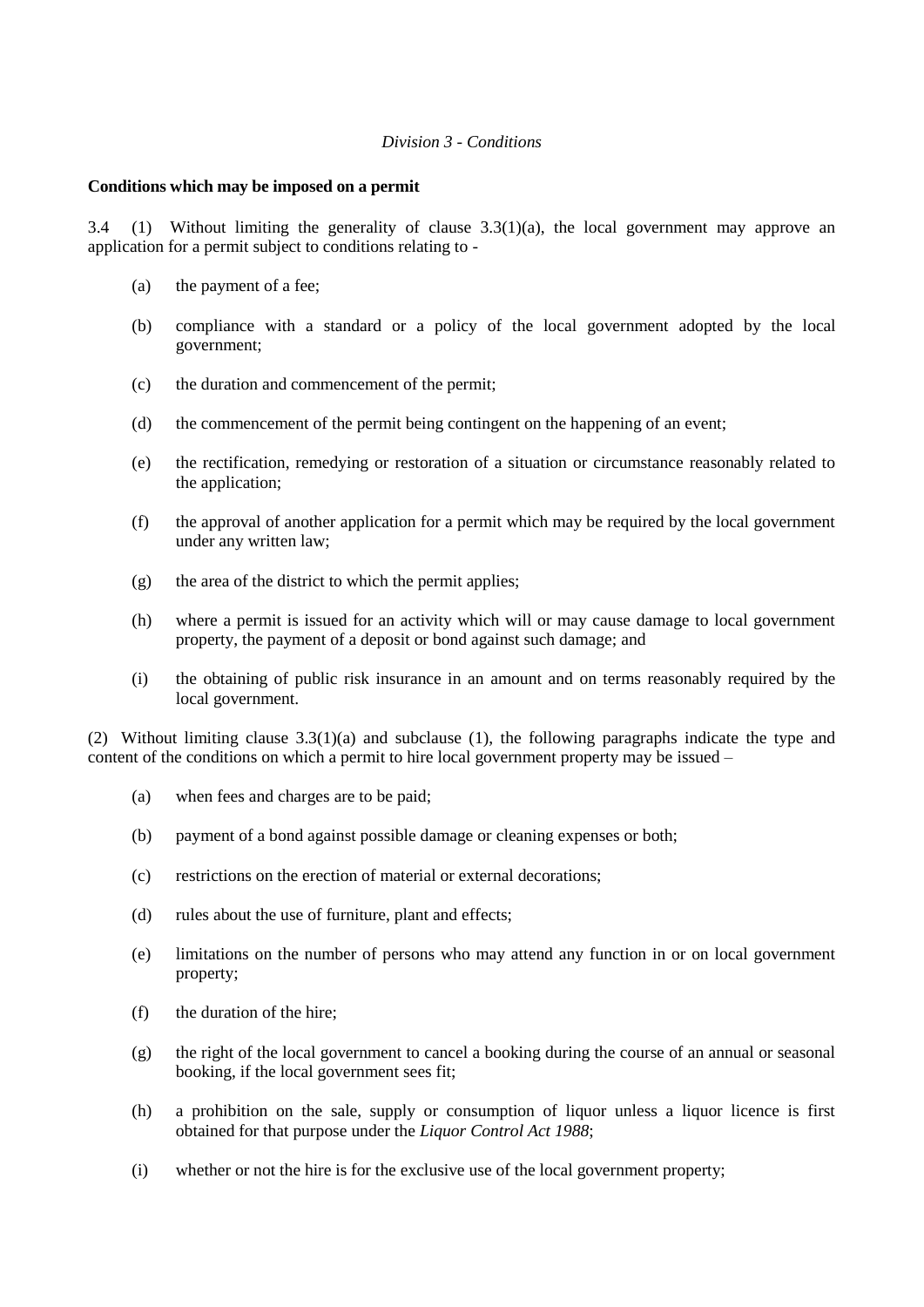- (j) the obtaining of a policy of insurance in the names of both the local government and the hirer, indemnifying the local government in respect of any injury to any person or any damage to any property which may occur in connection with the hire of the local government property by the hirer; and
- (k) the provision of an indemnity from the hirer, indemnifying the local government in respect of any injury to any person or any damage to any property which may occur in connection with the hire of the local government property by the hirer.

# **Imposing conditions under a policy**

- $3.5$  (1) In this clause
	- **"policy"** means a policy of the local government adopted by the Council containing conditions subject to which an application for a permit may be approved under clause  $3.3(1)(a)$ .

(2) Under clause 3.3(1)(a) the local government may approve an application subject to conditions by reference to a policy.

(3) The local government shall give a copy of the policy, or the part of the policy which is relevant to the application for a permit, with the form of permit referred to in clause 3.3(2).

(4) An application for a permit shall be deemed not to have been approved subject to the conditions contained in a policy until the local government gives the permit holder a copy of the policy or the part of the policy which is relevant to the application.

(5) Sections 5.94 and 5.95 of the Act shall apply to a policy and for that purpose a policy shall be deemed to be information within section 5.94(u)(i) of the Act.

# **Compliance with and variation of conditions**

3.6 (1) Where an application for a permit has been approved subject to conditions, the permit holder shall comply with each of those conditions.

(2) The local government may vary the conditions of a permit, and the permit holder shall comply with those conditions as varied.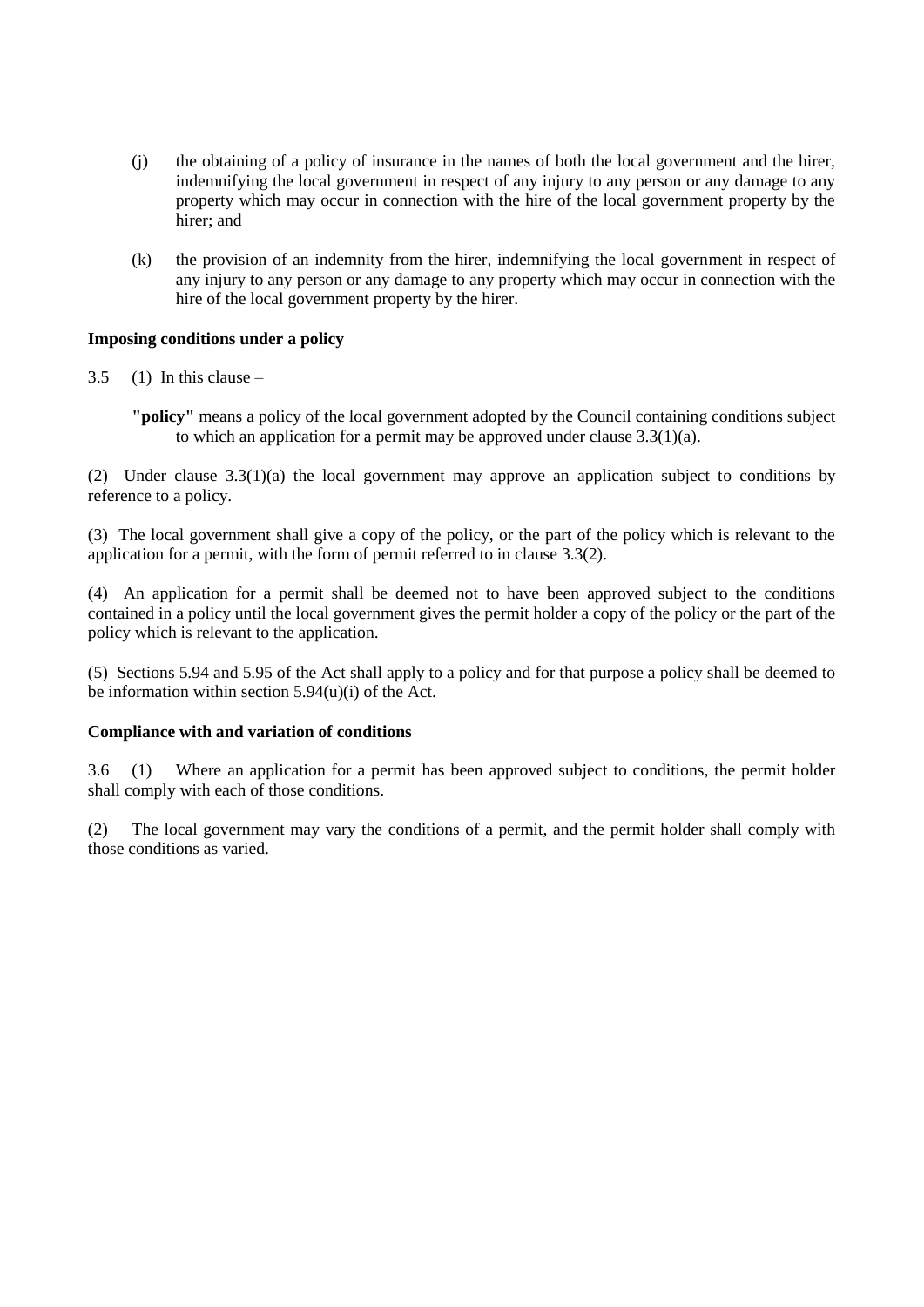# *Division 4 - General*

#### **Agreement for building**

3.7 Where a person applies for a permit to erect a building on local government property the local government may enter into an agreement with the permit holder in respect of the ownership of the materials in the building.

#### **Duration of permit**

- 3.8 A permit is valid for one year from the date on which it is issued, unless it is  $-$ 
	- (a) otherwise stated in this local law or in the permit; or
	- (b) cancelled under clause 3.12.

#### **Renewal of permit**

3.9(1) A permit holder may apply to the local government in writing prior to expiry of a permit for the renewal of the permit.

(2) The provisions of this Part shall apply to an application for the renewal of a permit *mutatis mutandis*.

# **Transfer of permit**

3.10 (1) An application for the transfer of a valid permit is to -

- (a) be made in writing;
- (b) be signed by the permit holder and the proposed transferee of the permit;
- (c) provide such information as the local government may require to enable the application to be determined; and
- (d) be forwarded to the CEO together with any fee imposed and determined by the local government under and in accordance with sections 6.16 to 6.19 of the Act.

(2) The local government may approve an application for the transfer of a permit, refuse to approve it or approve it subject to any conditions.

(3) Where the local government approves an application for the transfer of a permit, the transfer may be effected by an endorsement on the permit signed by the CEO.

(4) Where the local government approves the transfer of a permit, it is not required to refund any part of any fee paid by the former permit holder.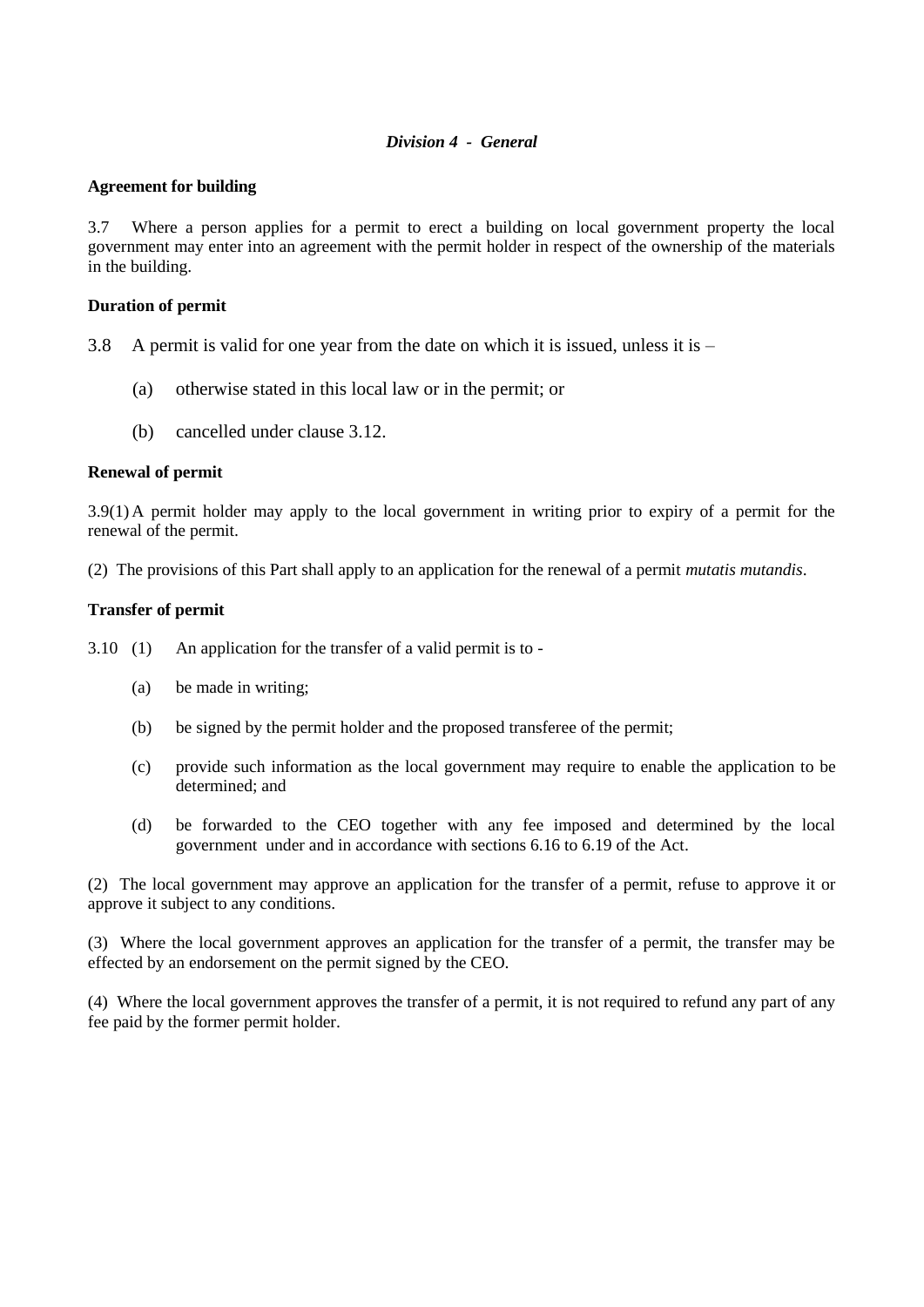# **Production of permit**

3.11 A permit holder is to produce to an authorized person her or his permit immediately upon being required to do so by that authorized person.

# **Cancellation of permit**

3.12 (1) Subject to clause 9.1, a permit may be cancelled by the local government if the permit holder has not complied with a –

- (a) condition of the permit; or
- (b) determination or a provision of any written law which may relate to the activity regulated by the permit.
- (2) On the cancellation of a permit the permit holder
	- (a) shall return the permit as soon as practicable to the CEO; and
	- (b) is to be taken to have forfeited any fees paid in respect of the permit.

# *Division 5 - When a permit is required*

# **Activities needing a permit**

- 3.13 (1) A person shall not without a permit
	- (a) subject to subclause 3, hire local government property;
	- (b) advertise anything by any means on local government property;
	- (c) erect a structure for public amusement or for any performance, whether for gain or otherwise, on local government property;
	- (d) teach, coach or train, for profit, any person in a pool area or an indoor recreation facility which is local government property;
	- (e) plant any plant or sow any seeds on local government property;
	- (f) carry on any trading on local government property unless the trading is conducted
		- (i) with the consent of a person who holds a permit to conduct a function, and where the trading is carried on under and in accordance with the permit; or
		- (ii) by a person who has a licence or permit to carry on trading on local government property under any written law;
	- (g) unless an employee of the local government in the course of her or his duties or on an area set aside for that purpose –
		- (i) drive or ride or take any vehicle on to local government property; or
		- (ii) park or stand any vehicle on local government property;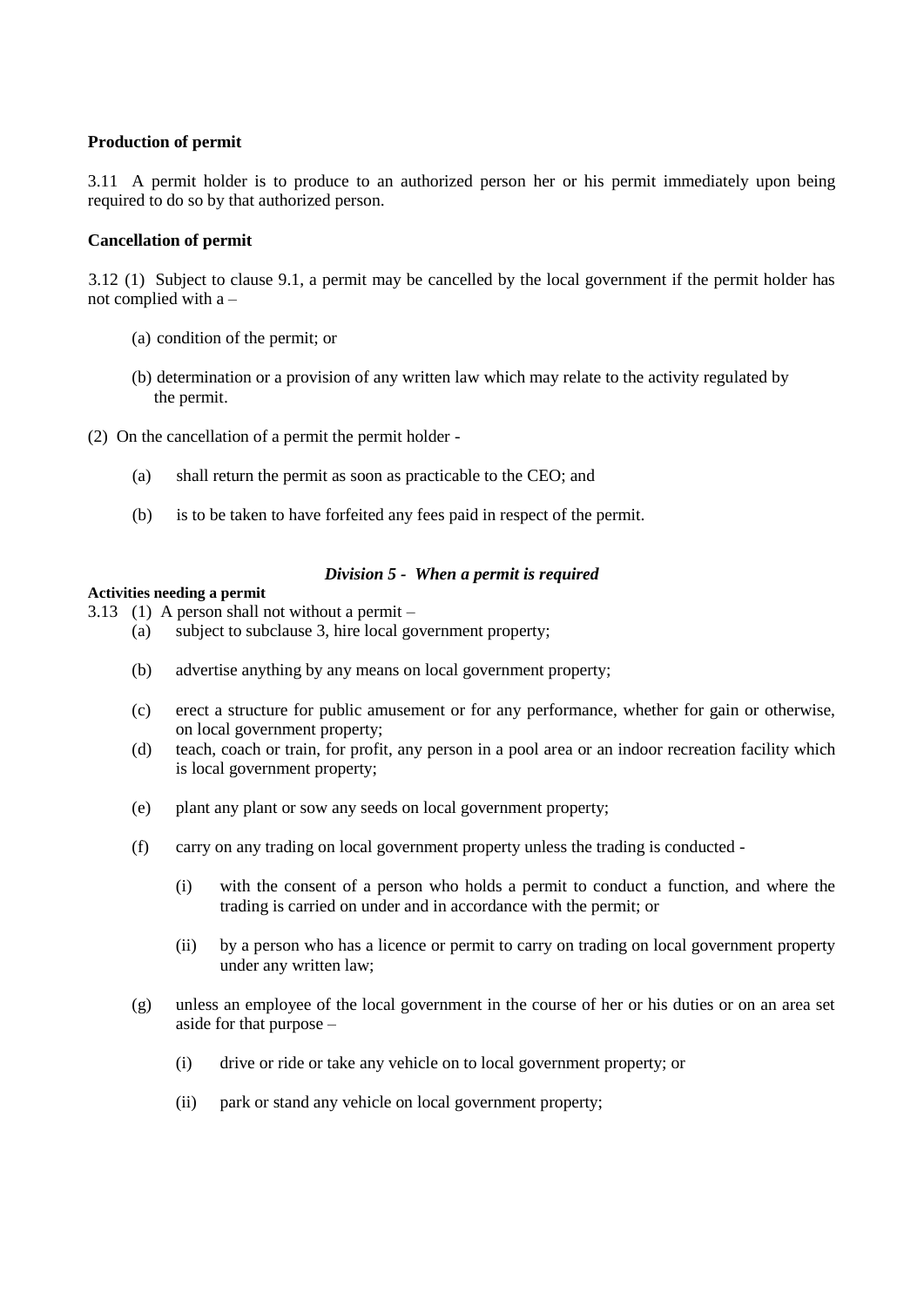- (h) conduct a function on local government property ;
- (i) charge any person for entry to local government property, unless the charge is for entry to land or a building hired by a voluntary non-profit organisation;
- (j) light a fire on local government property except in a facility provided for that purpose;
- (k) parachute, hang glide, abseil or base jump from or on to local government property;
- (l) erect a building or a refuelling site on local government property;
- (m) make any excavation on or erect or remove any fence on local government property;
- (n) erect or install any structure above or below ground, which is local government property, for the purpose of supplying any water, power, sewer, communication, television or similar service to a person; or
- (o) depasture any horse, sheep, cattle, goat, camel, ass or mule on local government property.

 (2) The local government may exempt a person from compliance with subclause (1) on the application of that person.

 (3) The local government may exempt specified local government property or a class of local government property from the application of subclause (1)(a).

#### **Permit required to camp outside a facility**

 $3.14(1)$  In this clause –

- (2) This clause does not apply to a facility operated by the local government.
- (3) A person shall not without a permit
	- (a) camp on, lodge at or occupy any structure at night for the purpose of sleeping on local government property; or
	- (b) erect any tent, camp, hut or similar structure on local government property other than a beach shade or windbreak erected for use during the hours of daylight and which is dismantled during those hours on the same day.
- (4) The maximum period for which the local government may approve an application for a permit in respect of paragraph (a) or (b) of subclause (3) is that provided in regulation 11(2)(a) of the *Caravan Parks and Camping Grounds Regulations 1997*.

#### **Permit required for possession and consumption of liquor**

3.15 (1) A person, on local government property, shall not consume any liquor or have in her or his possession or under her or his control any liquor, unless –

(a) that is permitted under the *Liquor Control Act 1988*; and

**<sup>&</sup>quot;facility"** has the same meaning as is given to it in section 5(1) of the *Caravan Parks and Camping Grounds Act 1995*.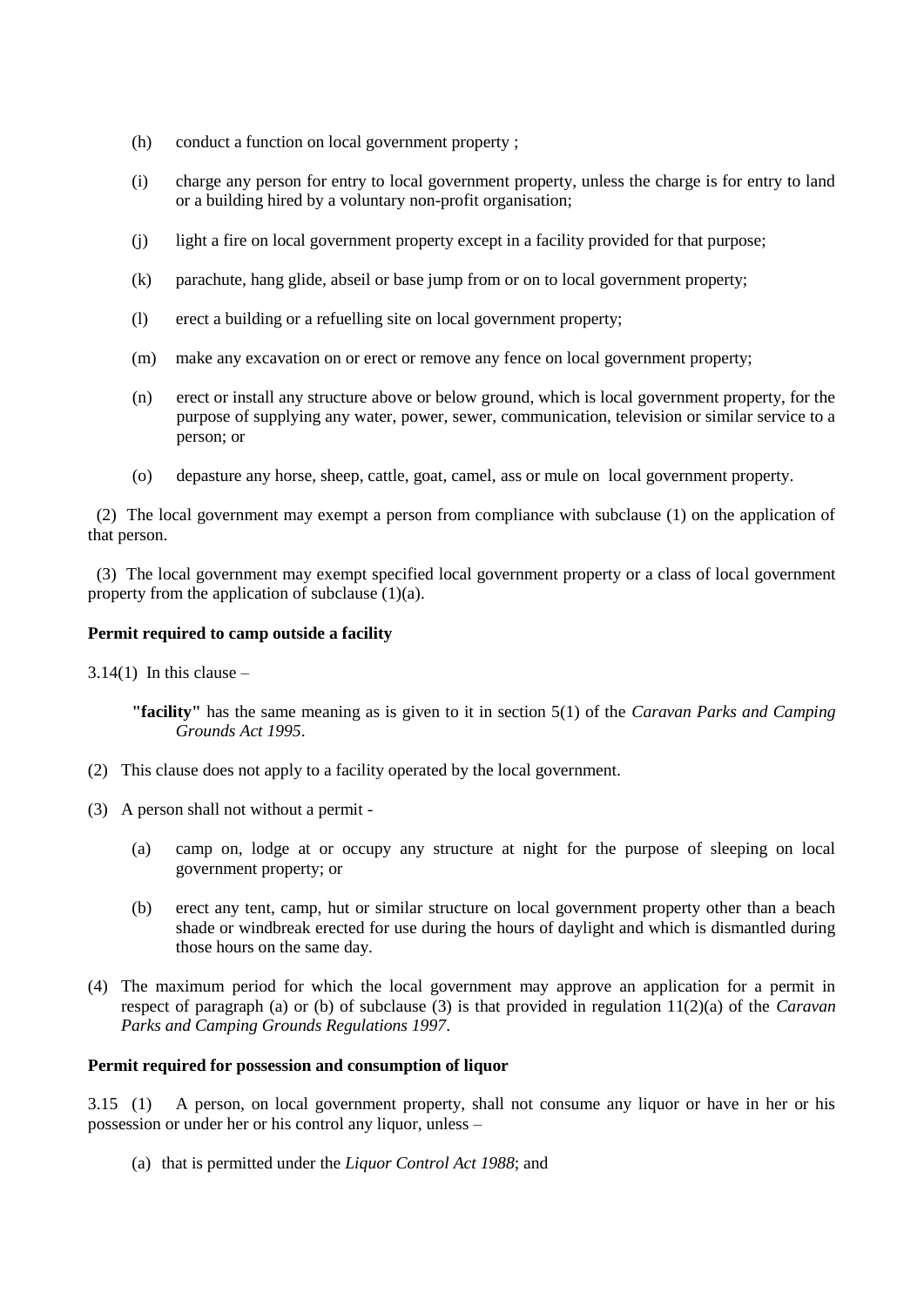- (b) a permit has been obtained for that purpose.
- (2) Subclause (1) does not apply where the liquor is in a sealed container.

*Division 6 - Responsibilities of permit holder*

#### **Responsibilities of permit holder**

- 3.16 A holder of a permit shall in respect of local government property to which the permit relates
	- (a) ensure that an authorized person has unobstructed access to the local government property for the purpose of inspecting the property or enforcing any provision of this local law;
	- (b) leave the local government property in a clean and tidy condition after its use;
	- (c) report any damage or defacement of the local government property to the local government; and
	- (d) prevent the consumption of any liquor on the local government property unless the permit allows it and a licence has been obtained under the *Liquor Control Act 1988* for that purpose.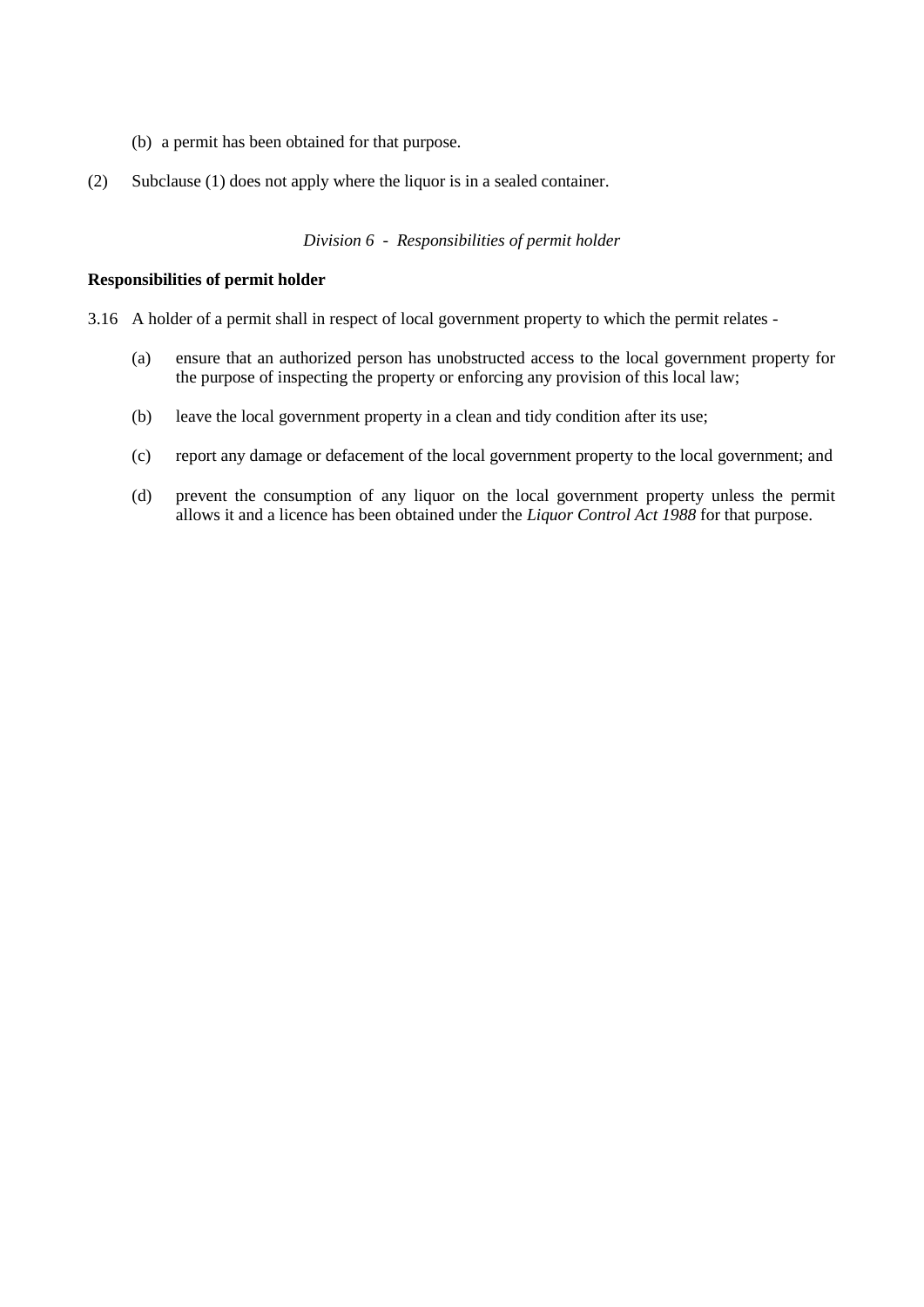# **PART 4 - BEHAVIOUR ON ALL LOCAL GOVERNMENT PROPERTY**

# **Division 1 - Behaviour on and interference with local government property**

#### **Behaviour which interferes with others**

- 4.1 A person shall not in or on any local government property behave in a manner which
	- (a) is likely to interfere with the enjoyment of a person who might use the property; or
	- (b) interferes with the enjoyment of a person using the property.

#### **Behaviour detrimental to property**

4.2 (1) A person shall not behave in or on local government property in a way which is or might be detrimental to the property.

(2) In subclause  $(1)$  –

'detrimental to the property' includes –

- (a) removing any thing from the local government property such as a rock, a plant or a seat provided for the use of any person; and
- (b) destroying, defacing or damaging any thing on the local government property, such as a plant, a seat provided for the use of any person or a building.

# **Taking or injuring any fauna**

4.3 (1) A person shall not, take, injure or kill or attempt to take, injure or kill any fauna which is on or above any local government property, unless that person is authorized under a written law to do so.

(2) In this clause –

**"animal"** means any living thing that is not a human being or plant; and

- **"fauna"** means any animal indigenous to or which periodically migrates to any State or Territory of the Commonwealth or the territorial waters of the Commonwealth and includes in relation to any such animal –
	- (a) any class of animal or individual member;
	- (b) the eggs or larvae; or
	- (c) the carcass, skin, plumage or fur.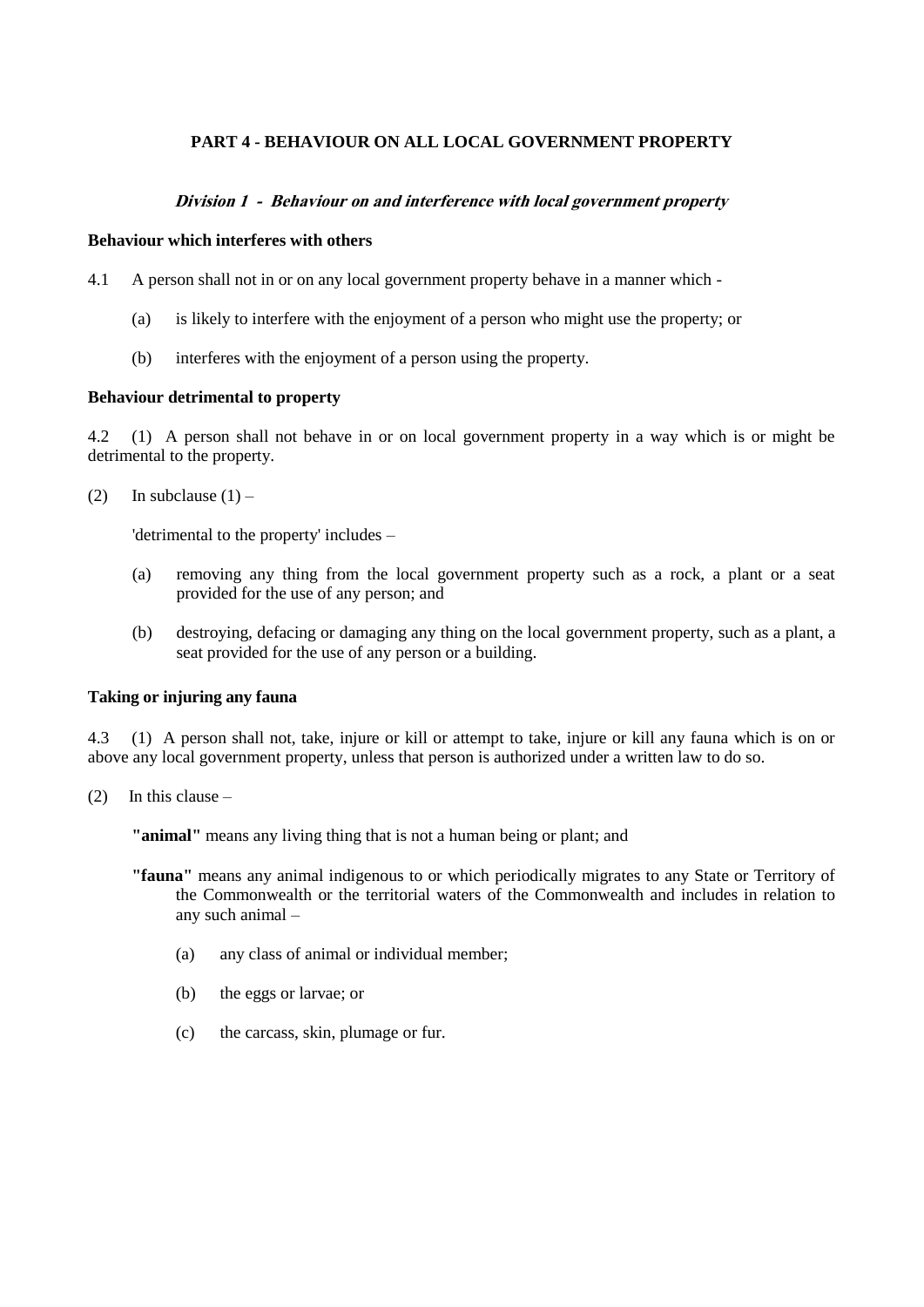# **Intoxicated persons not to enter local government property**

4.4 A person shall not enter or remain on local government property while under the influence of liquor or a prohibited drug.

#### **No prohibited drugs**

4.5 A person shall not take a prohibited drug on to, or consume or use a prohibited drug on, local government property.

*Division 2 - Signs*

# **Signs**

4.6 (1) A local government may erect a sign on local government property specifying any conditions of use which apply to that property.

- (2) A person shall comply with a sign erected under subclause (1).
- (3) A condition of use specified on a sign erected under subclause (1) is  $-$ 
	- (a) not to be inconsistent with any provision of this local law or any determination; and
	- (b) to be for the purpose of giving notice of the effect of a provision of this local law.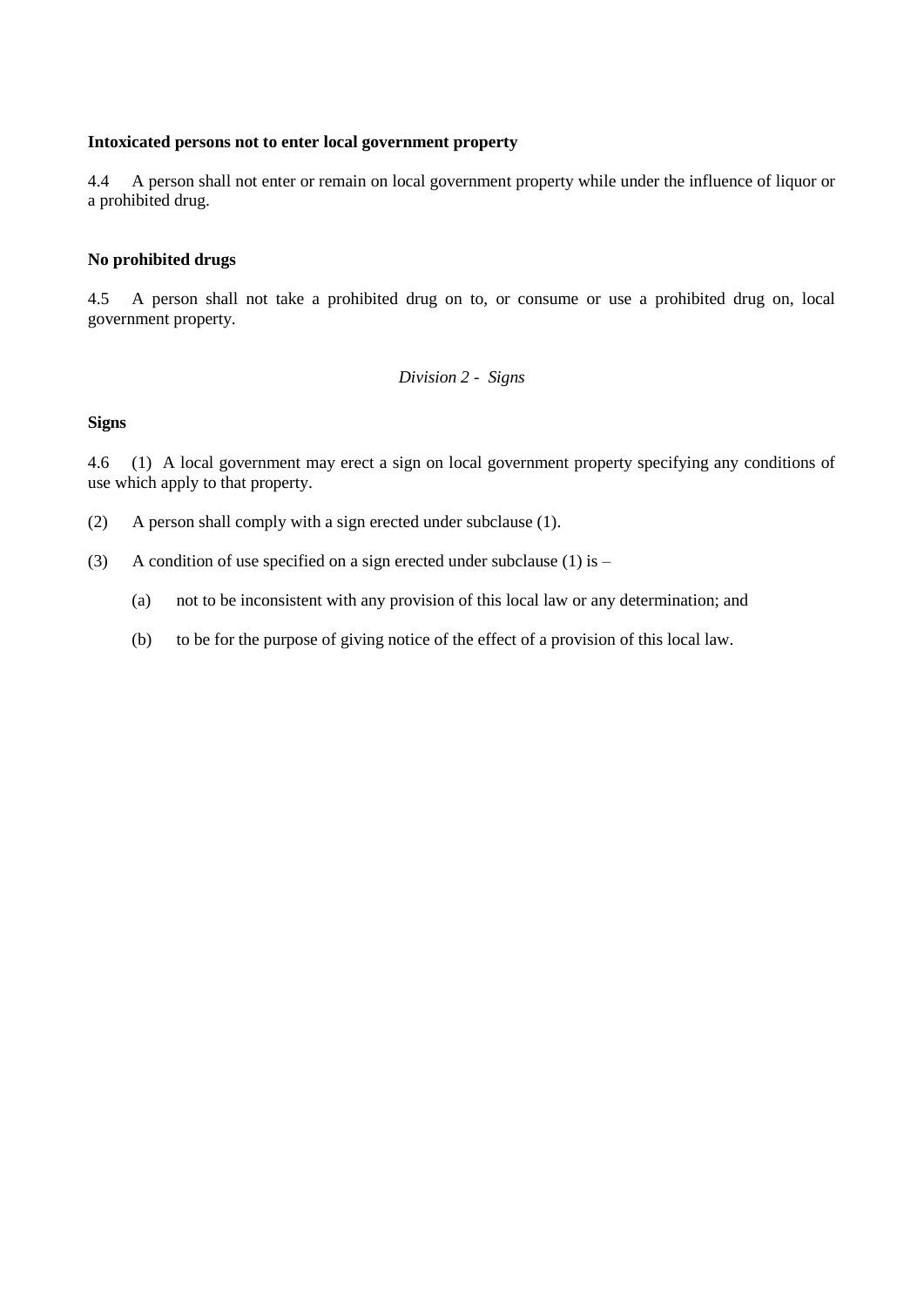# **PART 5 – MATTERS RELATING TO PARTICULAR LOCAL GOVERNMENT PROPERTY**

#### *Division 1 - Swimming pool areas*

#### **When entry must be refused**

5.1 A Manager or an authorized person shall refuse admission to, may direct to leave or shall remove or cause to be removed from a pool area any person who –

- (a) in her or his opinion is
	- (i) under the age of 6 years and who is unaccompanied by a responsible person over the age of 14 years;
	- (ii) suffering from any contagious, infectious or cutaneous disease or complaint, or is in an unclean condition; or
	- (iii) under the influence of liquor or a prohibited drug; or
- (b) is to be refused admission under and in accordance with a decision of the local government for breaching any clause of this local law.

# *Division 2 - Fenced or closed property*

#### **No entry to fenced or closed local government property**

5.2 A person must not enter local government property which has been fenced off or closed to the public by a sign or otherwise, unless that person is authorized to do so by the local government.

# *Division 3 - Toilet blocks and change rooms*

#### **Only specified gender to use entry of toilet block or change room**

5.3 Where a sign on a toilet block or change room specifies that a particular entry of the toilet block or change room is to be used by –

- (a) females, then a person of the male gender shall not use that entry of the toilet block or change room; or
- (b) males, then a person of the female gender shall not use that entry of the toilet block or change room.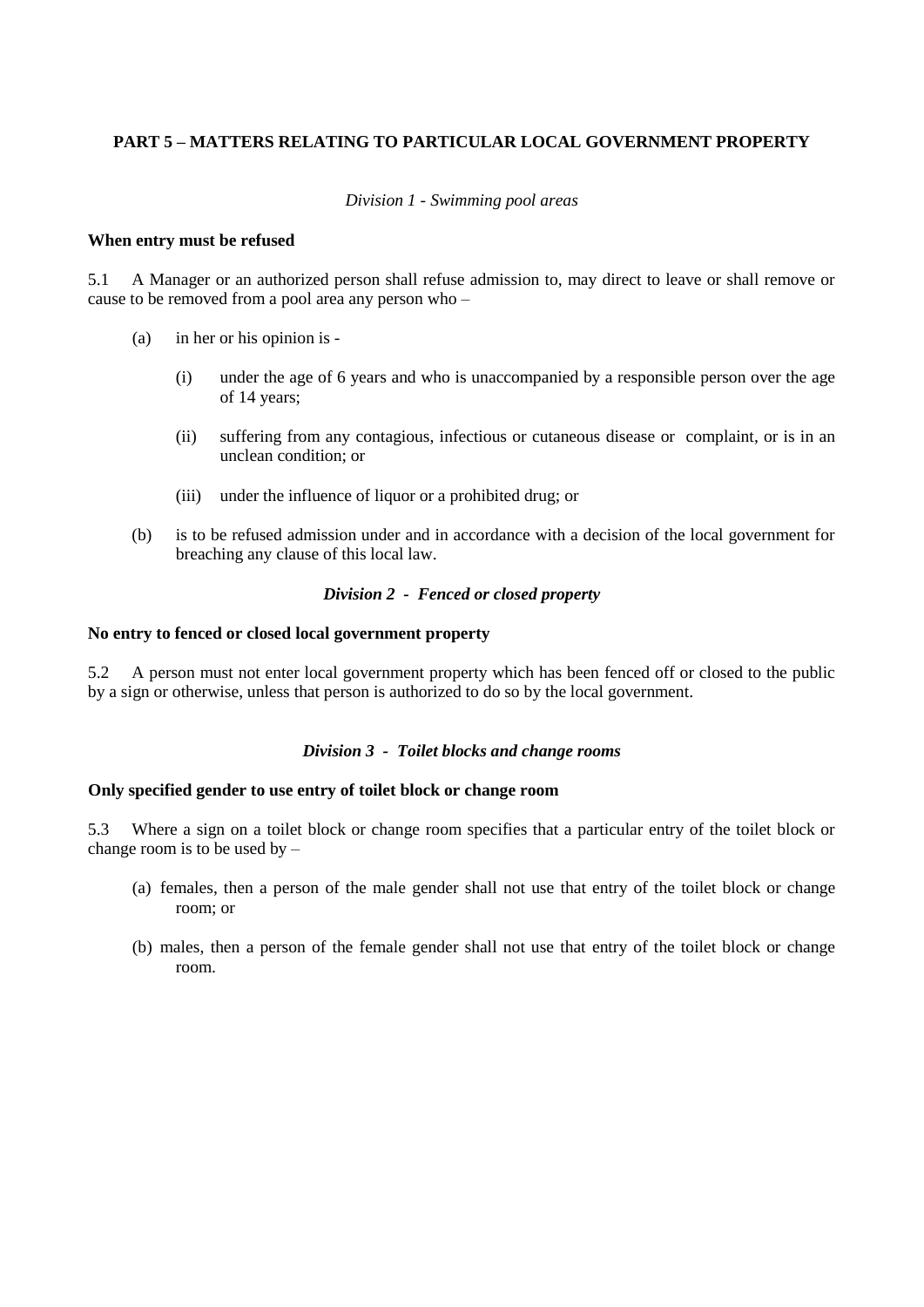#### *Division 4 - Aerodrome (airport)*

### **Access of animals restricted**

5.4 (1) A person shall not bring an animal on to an aerodrome unless –

- (a) the person is a person referred to in section 8 of the *Dog Act 1976* acting in accordance with that provision;
- (b) the animal is being air freighted from the aerodrome;
- (c) the animal has been air freighted to the aerodrome; or
- (d) the person is authorized to do so by the local government.

(2) A person in charge of an animal shall keep the animal under control and shall not allow it to wander at large on the aerodrome.

(3) If an animal is at any time on an aerodrome in contravention of subclause (2), in addition to the person specified in that subclause, the owner of the animal at that time commits an offence against subclause (2).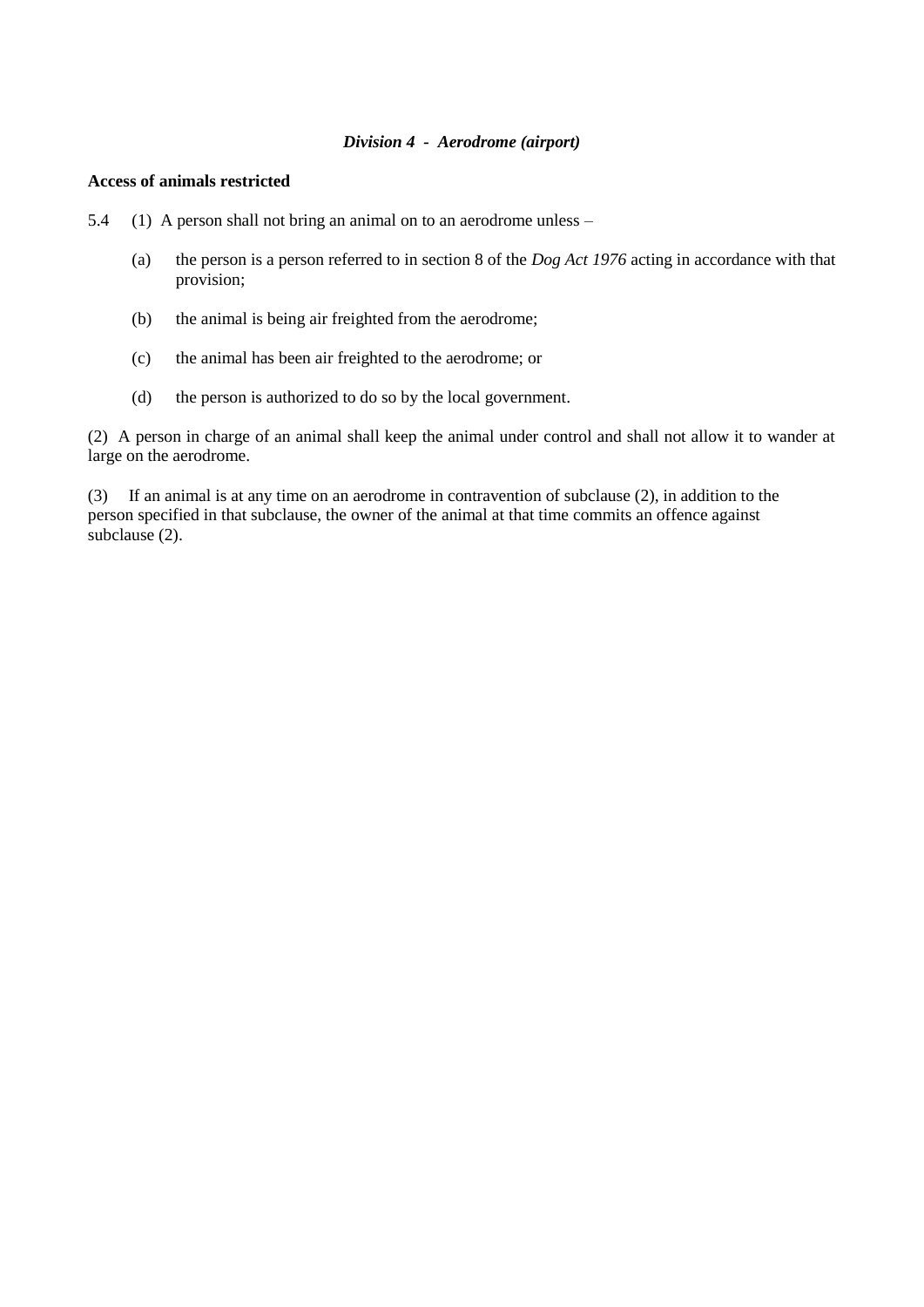# **PART 6 - FEES FOR ENTRY ON TO LOCAL GOVERNMENT PROPERTY**

# **No unauthorized entry to function**

6.1 (1) A person shall not enter local government property on such days or during such times as the property may be set aside for a function for which a charge for admission is authorized, except –

- (a) through the proper entrance for that purpose; and
- (b) on payment of the fee chargeable for admission at the time.

(2)The local government may exempt a person from compliance with subclause (1)(b).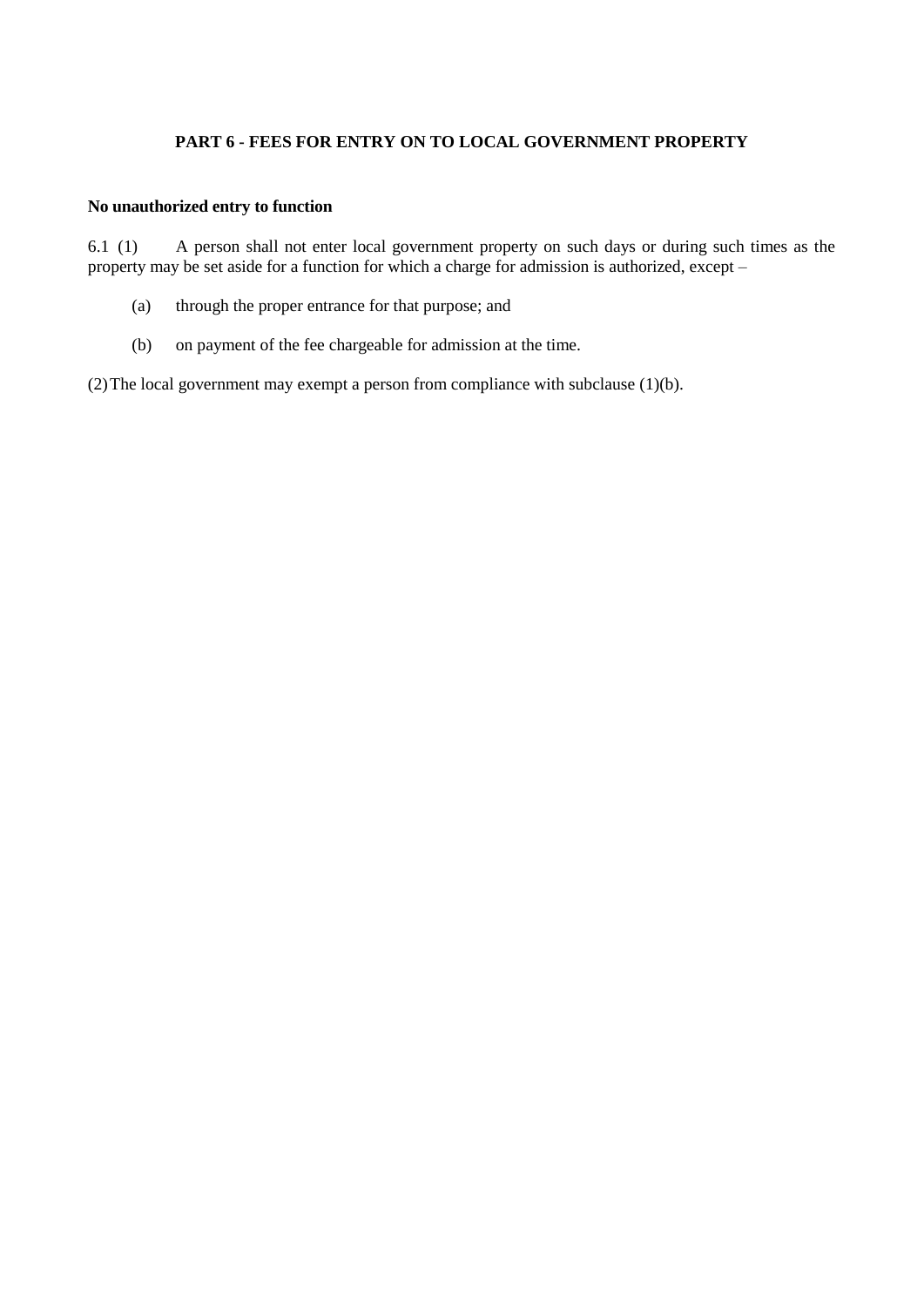# **PART 7 - OBJECTIONS AND APPEALS**

# **Application of Division 1, Part 7 of the Act**

- 7.1 When the local government makes a decision as to whether it will
	- (a) grant a person a permit or consent under this local law; or
	- (b) renew, vary, or cancel a permit or consent that a person has under this local law,

the provisions of Division 1 of Part 9 of the Act and regulations 33 and 34 of the Regulations apply to that decision.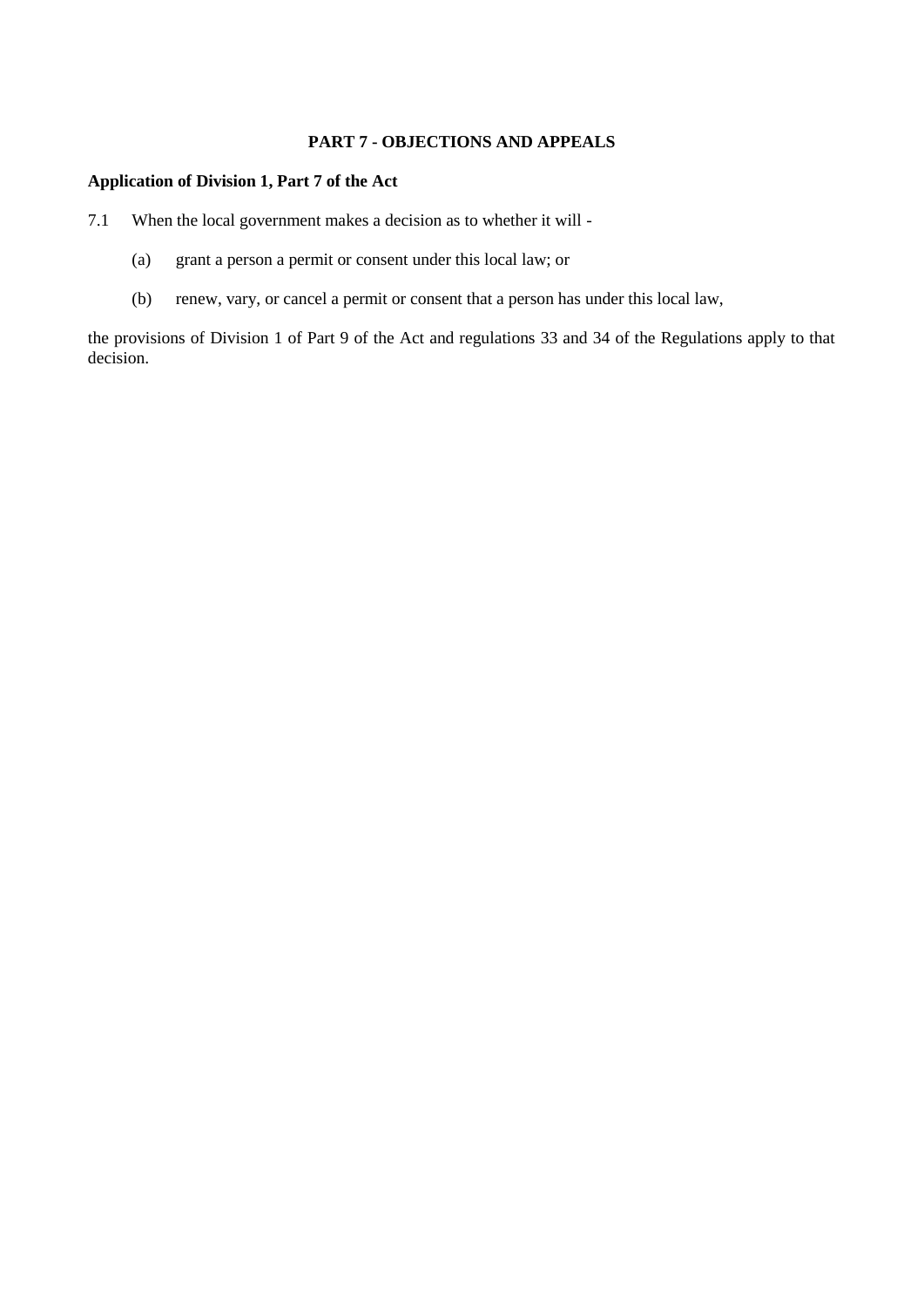# **PART 8 - MISCELLANEOUS**

# **Authorised person to be obeyed**

8.1 A person on local government property shall obey any lawful direction of an authorized person and shall not in any way obstruct or hinder an authorized person in the execution of her or his duties.

#### **Persons may be directed to leave local government property**

8.2 An authorised person may direct a person to leave local government property where she or he reasonably suspects that the person has contravened a provision of any written law.

#### **Disposal of lost property**

8.3 An article left on any local government property, and not claimed within a period of 3 months, may be disposed of by the local government in any manner it thinks fit.

#### **Liability for damage to local government property**

8.4 (1) Where a person unlawfully damages local government property, the local government may by notice in writing to that person require that person within the time required in the notice to, at the option of the local government, pay the costs of –

- (a) reinstating the property to the state it was in prior to the occurrence of the damage; or
- (b) replacing that property.

(2) Unless there is proof to the contrary, a person is to be taken to have damaged local government property within subclause (1) where –

- (a) a vehicle or a boat caused the damage, the person was the person responsible, at the time the damage occurred, for the control of the vehicle or the boat; or
- (b) the damage occurred under a permit, the person is the permit holder in relation to that permit.

(3) On a failure to comply with a notice issued under subclause (1), the local government may recover the costs referred to in the notice as a debt due to it.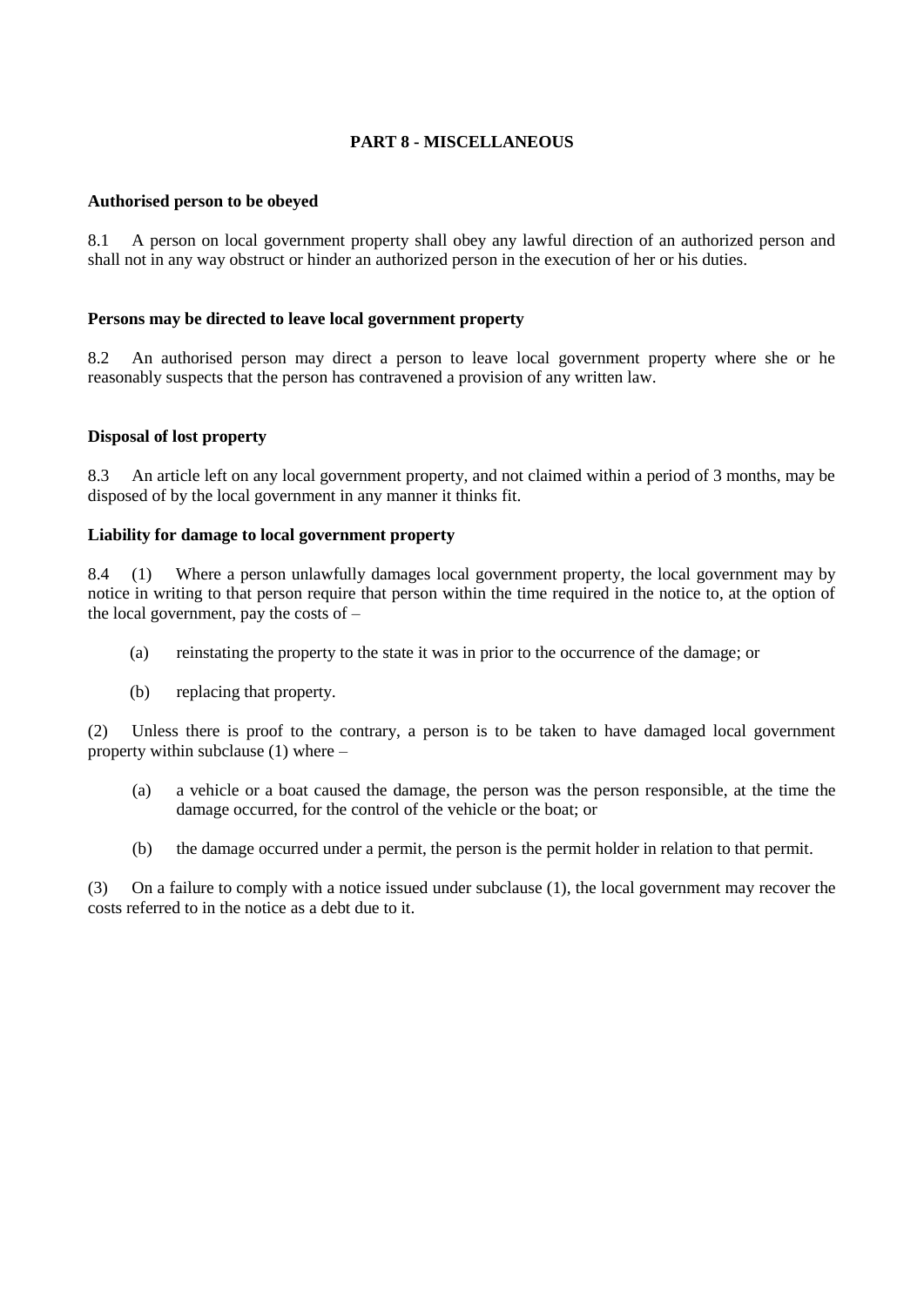# **PART 9 - ENFORCEMENT**

*Division 1 - Notices given under this local law*

#### **Offence to fail to comply with notice**

9.1 Whenever the local government gives a notice under this local law requiring a person to do any thing, if a person fails to comply with the notice, that person commits an offence.

# **Local government may undertake requirements of notice**

9.2 Where a person fails to comply with a notice referred to in clause 10.1, the local government may do the thing specified in the notice and recover from the person to whom the notice was given, as a debt, the costs incurred in so doing.

*Division 2 - Offences and penalties*

*Subdivision 1 - General*

### **Offences and general penalty**

9.3 (1) Any person who fails to do anything required or directed to be done under this local law, or who does anything which under this local law that person is prohibited from doing, commits an offence.

(2) Any person who commits an offence under this local law is liable, upon conviction, to a penalty not exceeding \$5,000, and if the offence is of a continuing nature, to an additional penalty not exceeding \$500 for each day or part of a day during which the offence has continued.

*Subdivision 2 - Infringement notices and modified penalties*

# **Prescribed offences**

9.4 (1) An offence against a clause specified in Schedule 1 is a prescribed offence for the purposes of section 9.16(1) of the Act.

- (2) The amount of the modified penalty for a prescribed offence is that specified adjacent to the clause in Schedule 1.
- (3) For the purpose of guidance only, before giving an infringement notice to a person in respect of the commission of a prescribed offence, an authorized person should be satisfied that –
	- (a) commission of the prescribed offence is a relatively minor matter; and
	- (b) only straightforward issues of law and fact are involved in determining whether the prescribed offence was committed, and the facts in issue are readily ascertainable.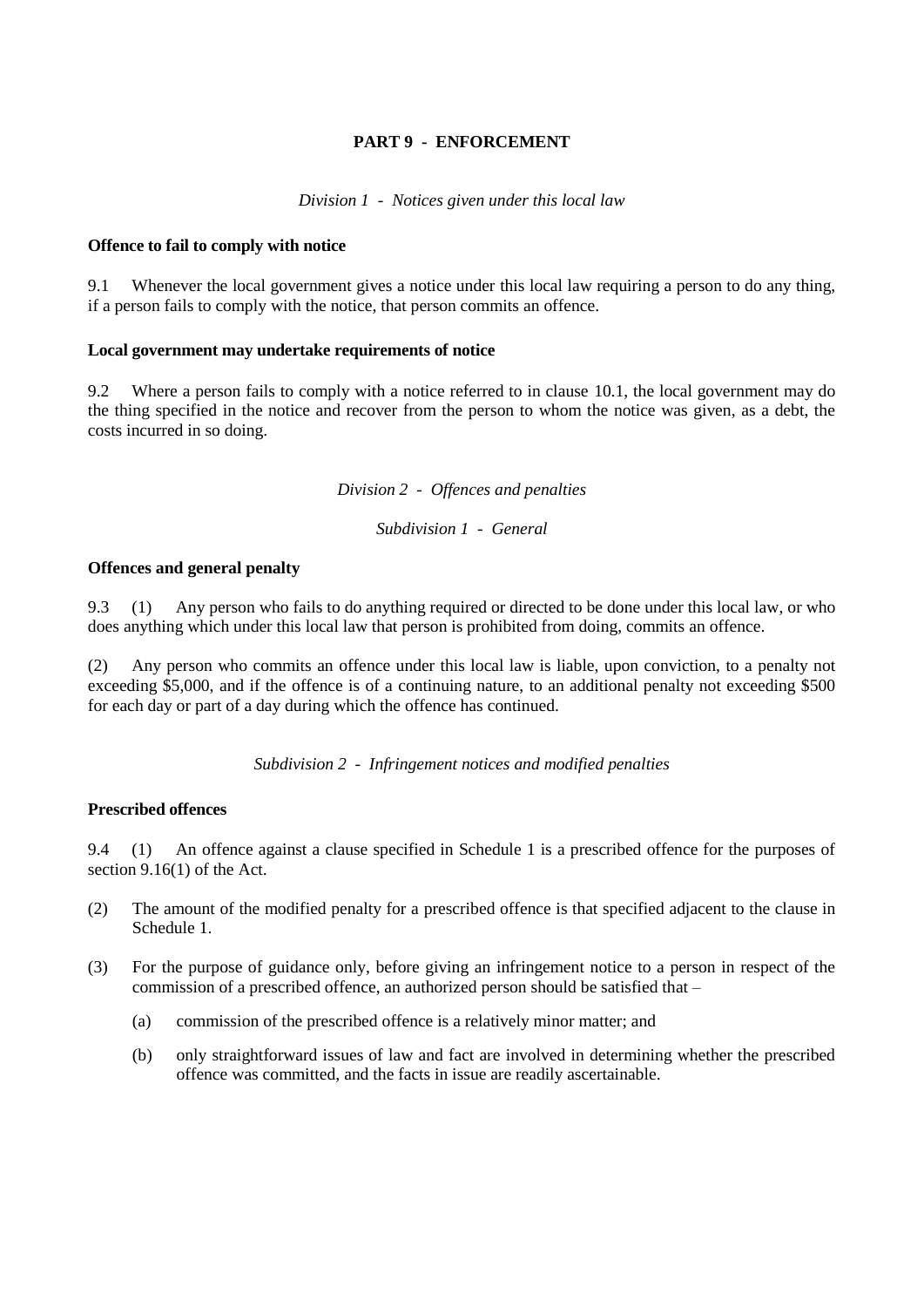#### **Form of notices**

- 9.5 (1) For the purposes of this local law
	- (a) where a vehicle is involved in the commission of an offence, the form of the notice referred to in section 9.13 of the Act is that of Form 1 in Schedule 1 of the Regulations;
	- (b) the form of the infringement notice given under section 9.16 of the Act is that of Form 2 in Schedule 1 of the Regulations; and
	- (c) the form of the notice referred to in section 9.20 of the Act is that of Form 3 in Schedule 1 of the Regulations.

(2) Where an infringement notice is given under section 9.16 of the Act in respect of an alleged offence against clause 2.4, the notice is to contain a description of the alleged offence.

*Division 3 – Evidence in legal proceedings*

#### **Evidence of a determination**

9.6 (1) In any legal proceedings, evidence of a determination may be given by tendering the register referred to in clause 2.5 or a certified copy of an extract from the register.

(2) It is to be presumed, unless the contrary is proved, that the determination was properly made and that every requirement for it to be made and have effect has been satisfied.

(3) Subclause (2) does not make valid a determination that has not been properly made.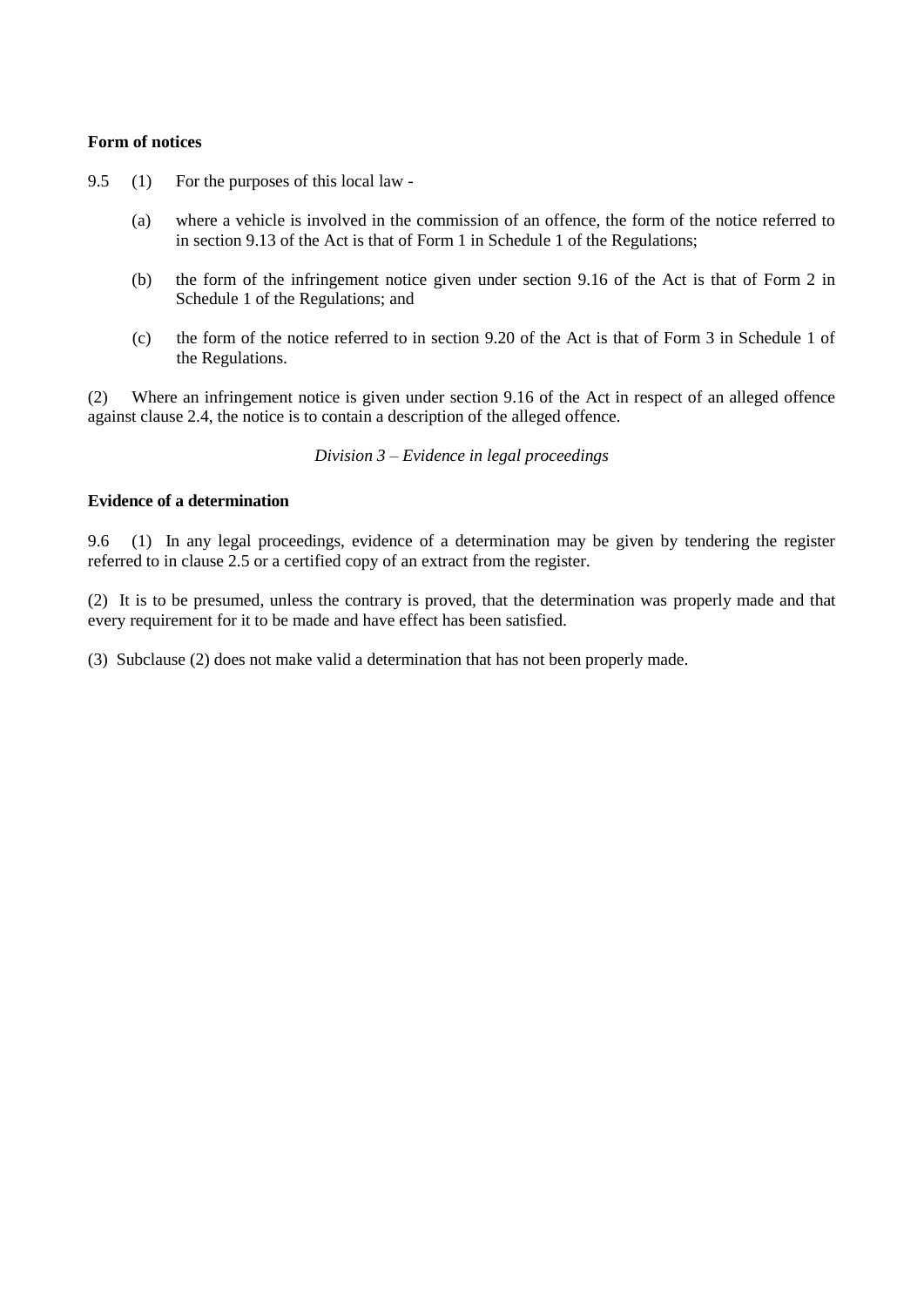# **SCHEDULE 1 PRESCRIBED OFFENCES** *Local Government Property Local Law*

| <b>CLAUSE</b> | <b>DESCRIPTION</b>                                                  | <b>MODIFIED</b><br><b>PENALTY</b><br>\$ |
|---------------|---------------------------------------------------------------------|-----------------------------------------|
| 2.4           | Failure to comply with determination                                | 125                                     |
| 3.6           | Failure to comply with conditions of permit                         | 125                                     |
| 3.13(1)       | Failure to obtain a permit                                          | 125                                     |
| 3.14(3)       | Failure to obtain permit to camp outside a facility                 | 125                                     |
| 3.15(1)       | Failure to obtain permit for liquor                                 | 125                                     |
| 3.16          | Failure of permit holder to comply with responsibilities            | 125                                     |
| 4.2(1)        | Behaviour detrimental to property                                   | 125                                     |
| 4.4           | Under influence of liquor or prohibited drug                        | 125                                     |
| 4.6(2)        | Failure to comply with sign on local government property            | 125                                     |
| 5.2           | Unauthorized entry to fenced or closed local government<br>property | 125                                     |
| 5.3           | Gender not specified using entry of toilet block or change<br>room  | 125                                     |
| 5.4(1)        | Unauthorized presence of animal on aerodrome                        | 500                                     |
| 5.4(2)        | Animal wandering at large on aerodrome – person in charge           | 500                                     |
| 5.4(3)        | Animal wandering at large on aerodrome – owner                      | 500                                     |
| 6.1(1)        | Unauthorized entry to function on local government property         | 125                                     |
| 9.1           | Failure to comply with notice                                       | 250                                     |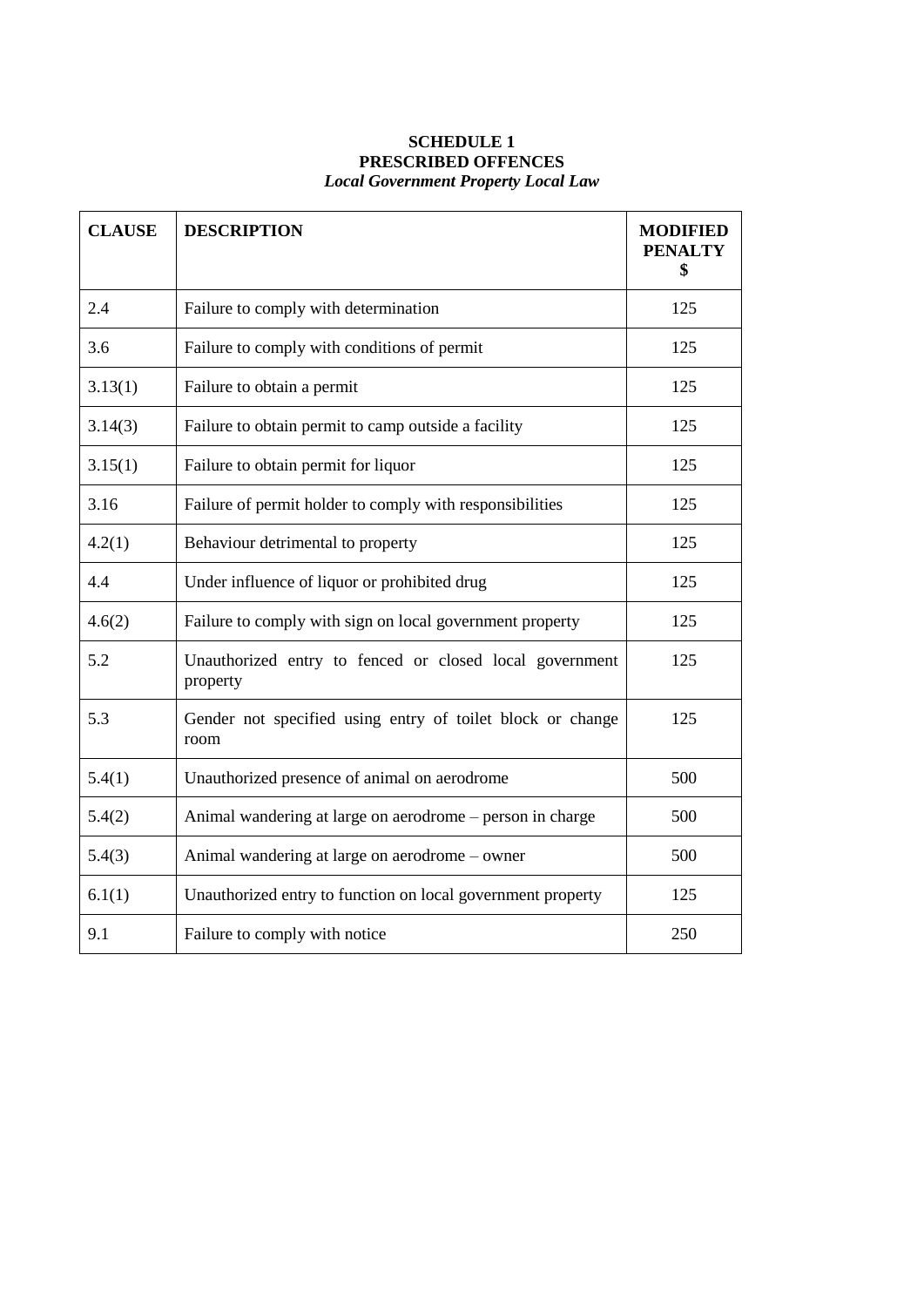# *Schedule 2*

# **DETERMINATIONS**

The following determinations are to be taken to have been made by the local government under clause 2.1.

# PART 1 – PRELIMINARY

#### **Definitions**

1.1 In these determinations unless the context otherwise requires –

**"local law"** means the *Local Government Property Local Law* made by the local government;

#### **Interpretation**

1.2 Unless the context otherwise requires, where a term is used but not defined in a determination and that term is defined in the local law then the term shall have the meaning given to it in the local law.

# PART 2 – DOG EXERCISE AREA

#### **Interpretation**

2.1 In this determination –

**"Animal"** includes a dog: and **"animal exercise area"** means the portion of land within Reserve 15242, Lot 105 Myers Street Dalwallinu comprising the western portion of the reserve west of the external basketball courts

# **Animals restricted to animal exercise areas**

2.2 A person shall not bring, ride or drive and animal on local government property that is not an animal exercise area.

# **Animals to be controlled**

- 2.3 A person shall not ride or drive an animal on an animal exercise area in a manner which
	- (a) endangers any person or animal
	- (b) unreasonably disturbs or interrupts the reasonable use of the animal exercise area by any person or animal
- 2.4 A person bringing an animal on to an animal exercise area shall keep that animal under control so that it does not –
	- (a) Endanger and person or animal; or
	- (b) Unreasonably disturb or interrupt the reasonable use of the animal exercise area by any other person or animal."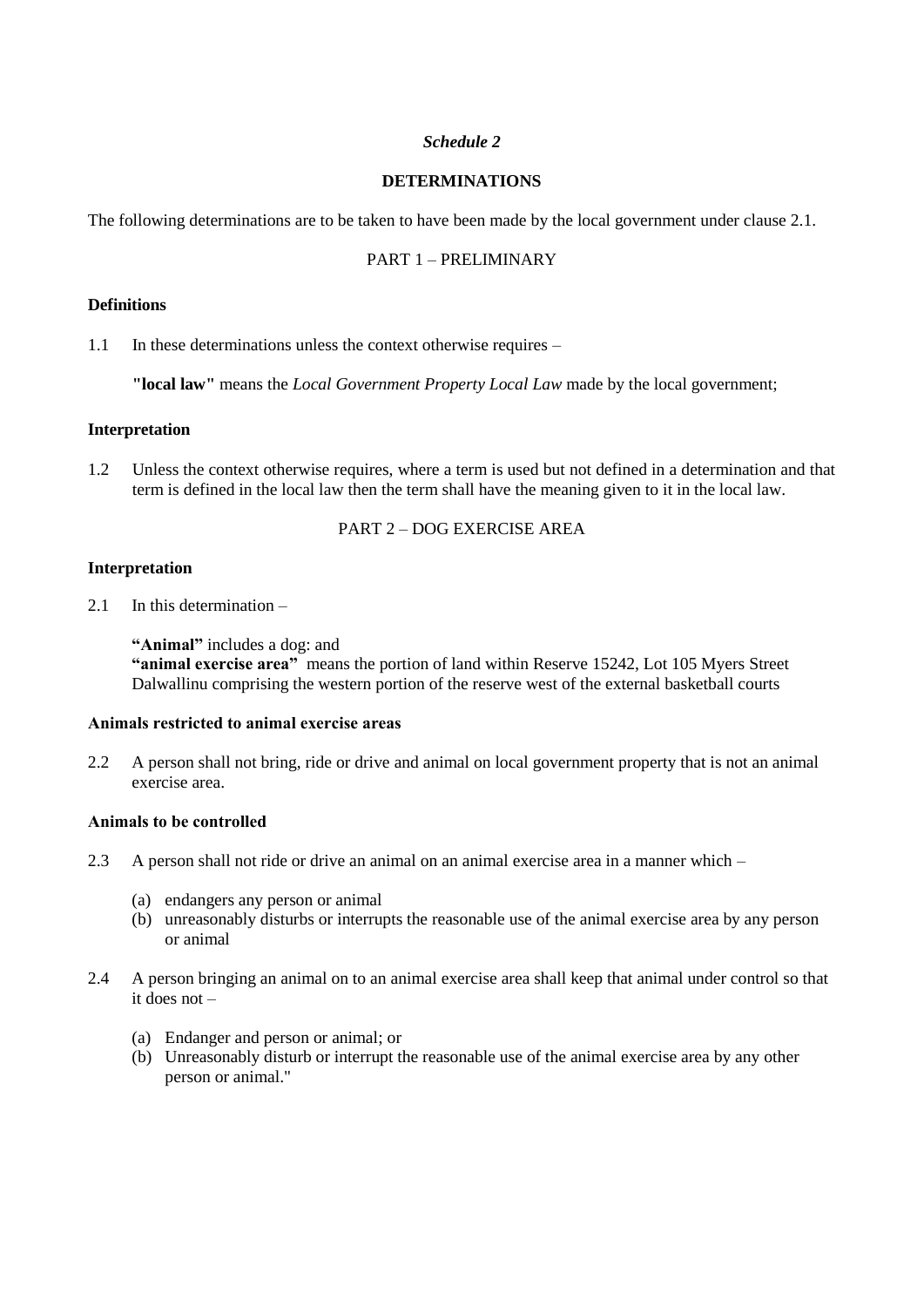# SHIRE OF DALWALLINU

*Local Government Property Local Law*

# **APPLICATION FOR HIRE OF LOCAL GOVERNMENT PROPERTY**

And I agree to comply with all provisions of the Shire of Dalwallinu Local Government Property Local Law and other written laws pertaining to the proposed use, including any condition which may be imposed on the permit of hire requiring me to indemnify the local government in respect of any injury to any person or any damages to any property which may occur in connection with the hire of local government property.

Signed ...............................................

Date ..................................................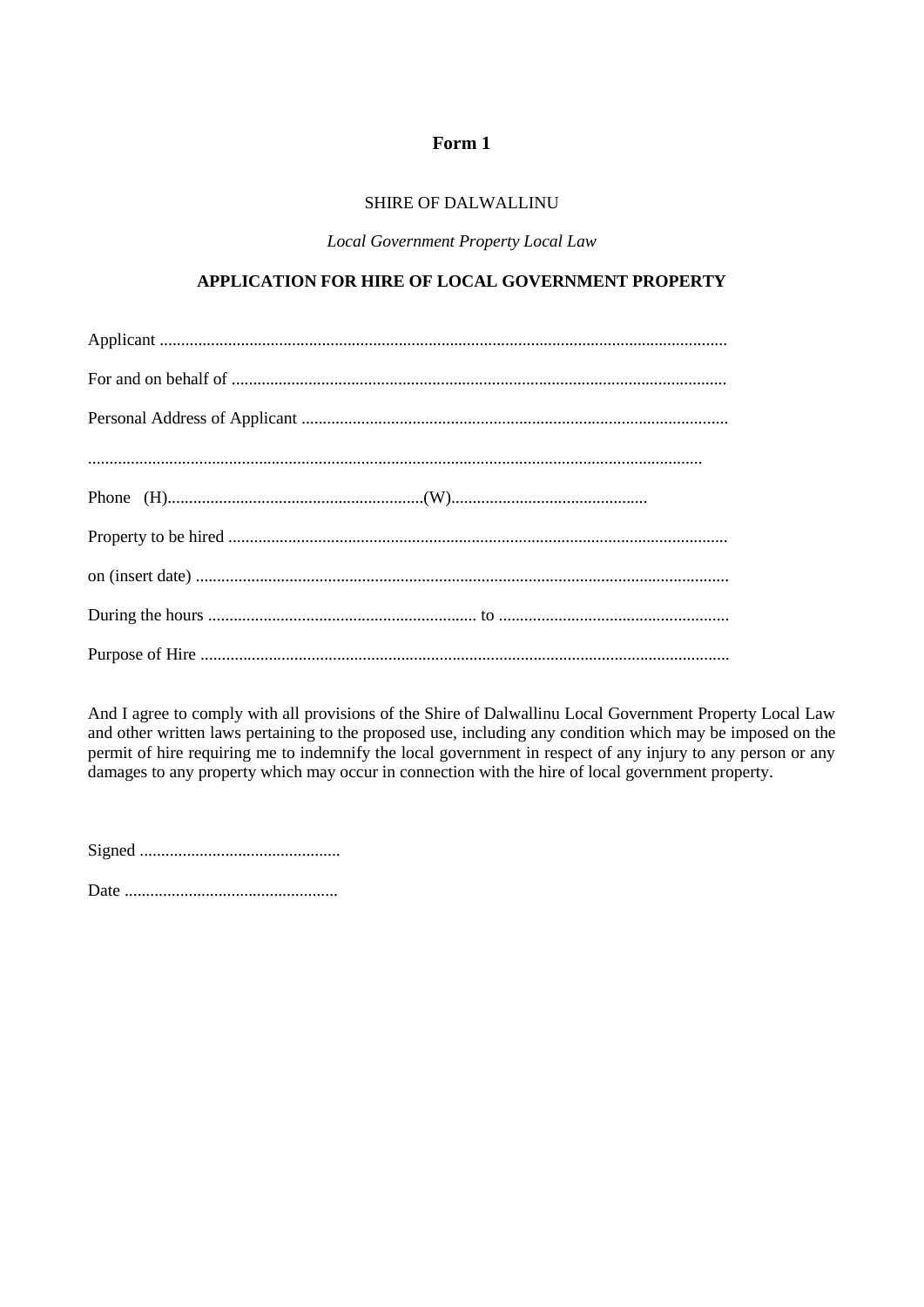### **SHIRE OF DALWALLINU**

Local Government Property Local Law

# APPLICATION FOR A PERMIT TO HOLD A FUNCTION

| (Full Name(s))                                                              |
|-----------------------------------------------------------------------------|
|                                                                             |
|                                                                             |
|                                                                             |
| (Address)                                                                   |
| hereby apply for a permit to hold a function namely (describe the function) |
|                                                                             |
|                                                                             |
|                                                                             |
|                                                                             |
|                                                                             |
|                                                                             |
| on the Reserve or part thereof known as                                     |
|                                                                             |
|                                                                             |
|                                                                             |
|                                                                             |
|                                                                             |
|                                                                             |
| situated at                                                                 |
|                                                                             |
|                                                                             |
|                                                                             |
|                                                                             |
|                                                                             |
|                                                                             |
|                                                                             |

And I agree to comply with all provisions of the Shire of Dalwallinu Local Government Property Local Law and other written laws pertaining to the holding of the function, the subject of this application, including any condition which may be imposed on the permit to indemnify the local government in respect of any injury to any person or any damage to any property which may occur in connection with the holding of the function the subject of this application.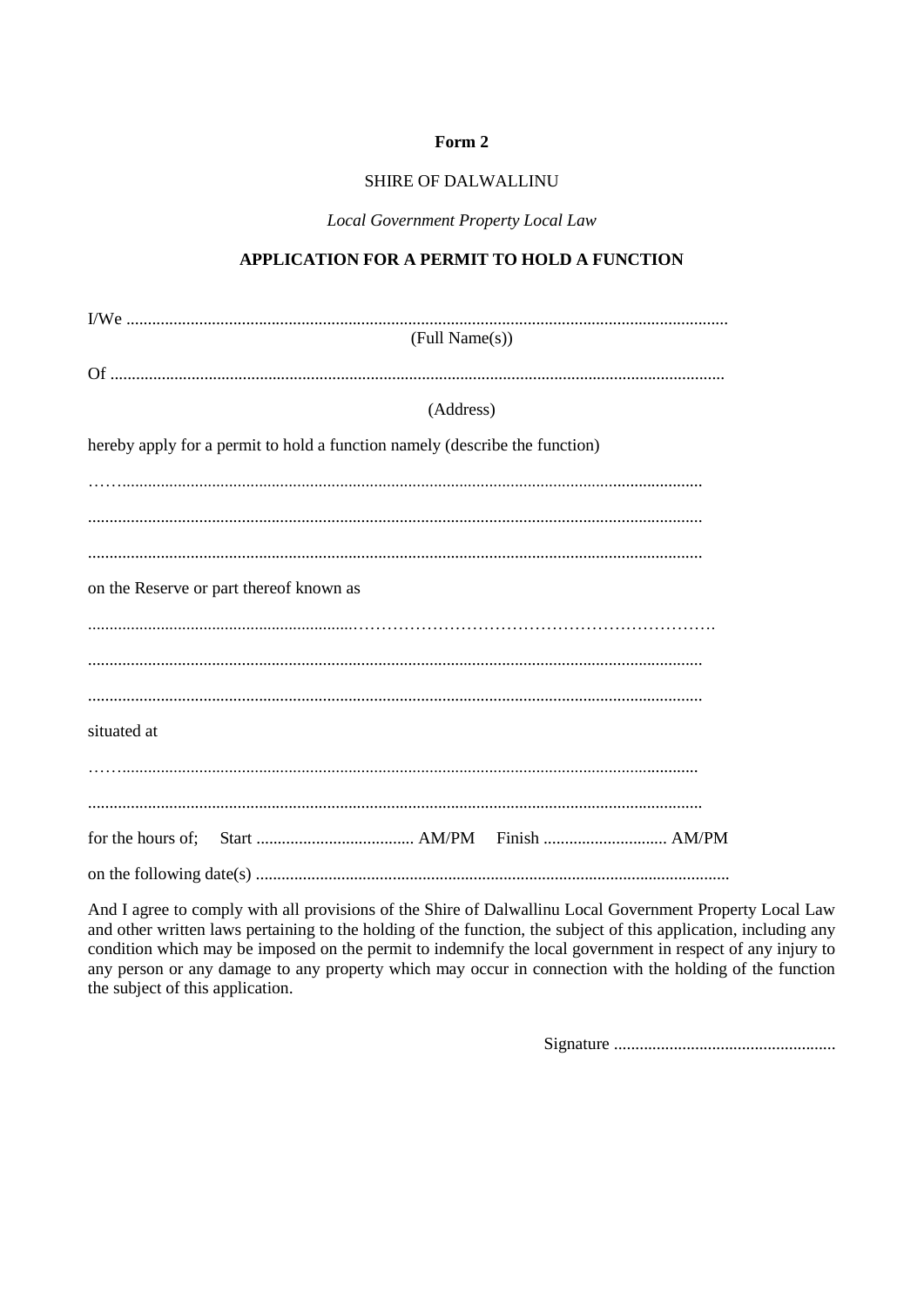# SHIRE OF DALWALLINU

Local Government Property Local Law

# PERMIT TO HOLD A FUNCTION

| (name)                                                            |  |
|-------------------------------------------------------------------|--|
|                                                                   |  |
|                                                                   |  |
| (address)                                                         |  |
| you are hereby authorised to organise and hold a function namely: |  |
|                                                                   |  |
|                                                                   |  |
|                                                                   |  |
| on the Reserve or part thereof known as                           |  |
|                                                                   |  |
|                                                                   |  |
|                                                                   |  |
|                                                                   |  |
|                                                                   |  |
|                                                                   |  |
|                                                                   |  |
|                                                                   |  |
| under the following conditions-                                   |  |
|                                                                   |  |
|                                                                   |  |
|                                                                   |  |
|                                                                   |  |
|                                                                   |  |
|                                                                   |  |
|                                                                   |  |

This permit is issued subject to a condition requiring the permit holder to indemnify the local government in respect of any injury to any person or any damage to any property which may occur in connection with the holding of the function the subject of this permit.

**Chief Executive Officer**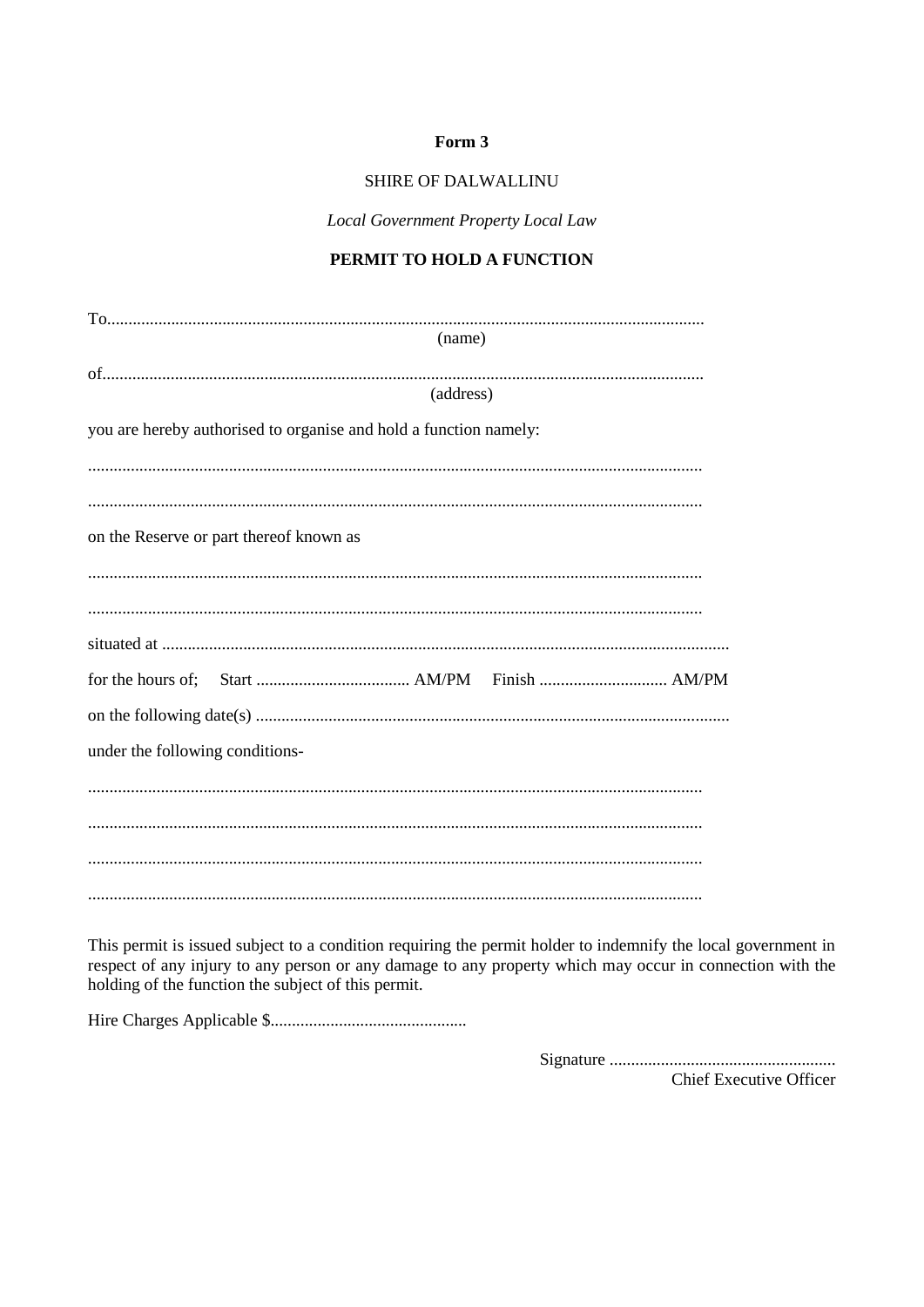# **Form 4** SHIRE OF DALWALLINU

*Local Government Property Local Law*

# **RESERVE FUNCTION PERMIT - APPLICATION**

| Please provide names and addresses of two (2) persons as representatives:- Please print clearly                    |                        |            |       |  |
|--------------------------------------------------------------------------------------------------------------------|------------------------|------------|-------|--|
| 1.Name:                                                                                                            | Phone                  | (H)        |       |  |
| Address:                                                                                                           |                        |            |       |  |
| 2.Name:                                                                                                            | Phone                  | (H)        |       |  |
| Address:                                                                                                           |                        |            |       |  |
|                                                                                                                    |                        |            |       |  |
| *Social Booking:                                                                                                   |                        |            |       |  |
|                                                                                                                    |                        |            |       |  |
|                                                                                                                    |                        |            |       |  |
| *Seasonal Booking:                                                                                                 |                        |            |       |  |
|                                                                                                                    |                        |            |       |  |
| Day/s                                                                                                              | Purpose:               | From:      | To:   |  |
|                                                                                                                    | (Training/Competition) | am/pm      | am/pm |  |
| Monday                                                                                                             |                        |            |       |  |
| Tuesday                                                                                                            |                        |            |       |  |
| Wednesday                                                                                                          |                        |            |       |  |
| Thursday                                                                                                           |                        |            |       |  |
| Friday                                                                                                             |                        |            |       |  |
| Saturday                                                                                                           |                        |            |       |  |
| Sunday                                                                                                             |                        |            |       |  |
| Number of Teams/Players:                                                                                           |                        | Jnr:       | Snr:  |  |
| Number of Playing Fields:                                                                                          |                        |            |       |  |
| Ground Required - From:                                                                                            |                        | To:        |       |  |
| Ground Hire Charge \$                                                                                              |                        |            |       |  |
| Liquor Permit:<br>Yes/No                                                                                           |                        | Charge: \$ |       |  |
| Quantity of Alcohol:<br>Litres / B.Y.O.                                                                            |                        |            |       |  |
| Number in Party:<br>Adults<br>Children                                                                             |                        |            |       |  |
| I accept responsibility for ensuring compliance with the Local Government Property Local Law on behalf of the      |                        |            |       |  |
| abovenamed organisation, and with the authority of the organisation I agree on behalf of the organisation that the |                        |            |       |  |
| organisation will indemnify the local government in respect of any injury to any person or any damage to any       |                        |            |       |  |
| property which may occur in connection with the activity on the Reserve which is the subject of this application.  |                        |            |       |  |
| Applicant's                                                                                                        |                        |            |       |  |
| Office Use Only -<br>Dalwallinu<br>Shire<br>оf<br>Authorised<br>Officer                                            | Received               |            |       |  |
|                                                                                                                    |                        |            |       |  |
|                                                                                                                    |                        |            |       |  |

Chief Executive Officer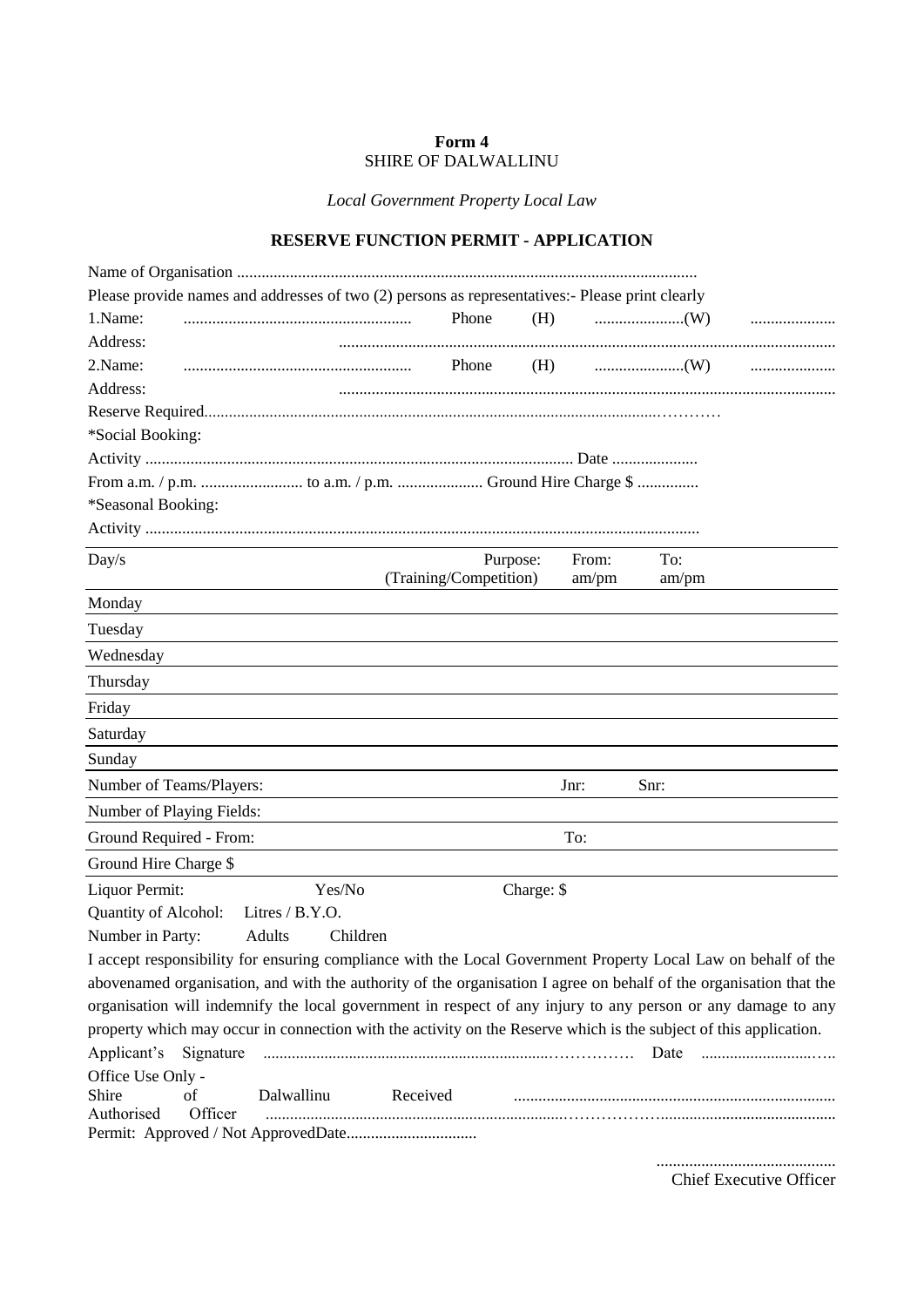# SHIRE OF DALWALLINU

Local Government Property Local Law

# PERMIT TO HIRE OR SELL

| (full name)                                                                                                                                         |
|-----------------------------------------------------------------------------------------------------------------------------------------------------|
| (address)                                                                                                                                           |
| You are authorised to *hire or sell -                                                                                                               |
|                                                                                                                                                     |
| (describe goods, merchandise, equipment, etc.)                                                                                                      |
|                                                                                                                                                     |
| which part is shown on the plan attached to this permit for a period of months from the date of this<br>permit and under the following conditions:- |
|                                                                                                                                                     |
|                                                                                                                                                     |
|                                                                                                                                                     |
|                                                                                                                                                     |

\*Strike out whichever is not applicable.

> **Chief Executive Officer**